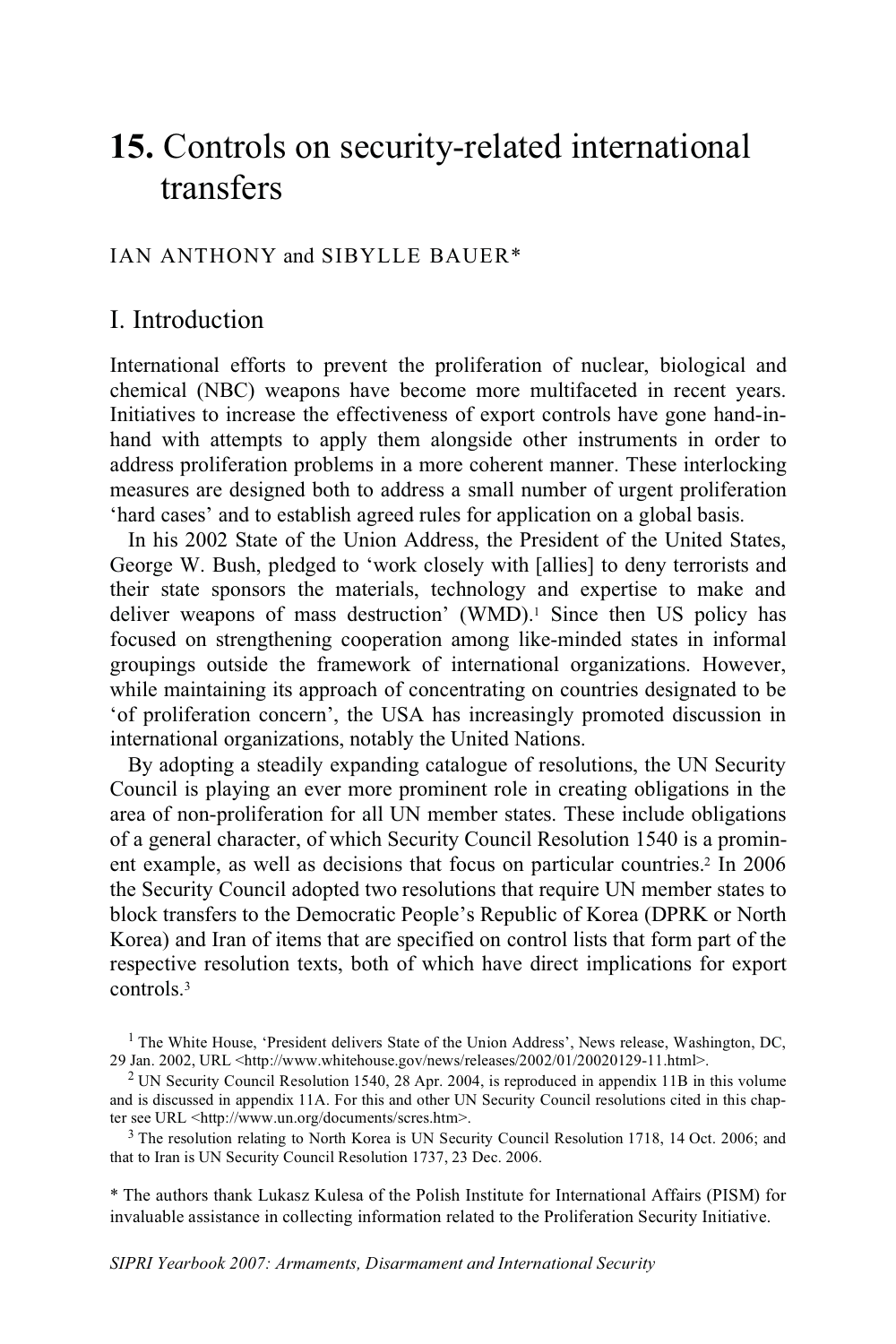The greater role of the UN Security Council in countering NBC proliferation raises a question about the relationship between global efforts to control technology transfer and the efforts of the groups of states that work together in export control regimes and other forums for practical cooperation, such as the Proliferation Security Initiative (PSI).<sup>4</sup> In section II of this chapter recent developments in multilateral export control regimes and the PSI are examined. Changes in the export controls applied by the European Union (EU), including controls on transfers of both items specially designed and developed for military use and dual-use items, are discussed in section III. In section IV the recent decisions by the UN to use country-specific sanctions as part of the effort to prevent the proliferation of nuclear weapons are examined. The conclusions are presented in section V.

# II. The control of international transfers of proliferationsensitive items

Four of the informal multilateral export control arrangements tried to strengthen export control cooperation in 2006: the Australia Group (AG), the Missile Technology Control Regime (MTCR), the Nuclear Suppliers Group (NSG) and the Wassenaar Arrangement on Export Controls for Conventional Arms and Dual-Use Goods and Technologies (WA). The states participating in these arrangements and in the Zangger Committee are listed in table 15.1.5 After a significant expansion in participation in these arrangements in 2005, no new countries joined them in 2006 (with one exception).6 However, all the regimes conduct outreach efforts to non-participating states to emphasize the importance of modern and effective export controls. Outreach and increased transparency can help non-participating states to apply the guidelines, control lists, standards and procedures developed by regime partners to the extent that these are described in public documents.

Following the end of the cold war, export control regimes placed less emphasis on the targeting of controls on particular countries. Assuming that there was a widespread commitment to non-proliferation norms, public documents did not name countries of proliferation concern but focused instead on generic types of proliferation behaviour (e.g. non-participation in relevant agreements) as the trigger for given actions. This tendency began to change in the late 1990s: several of the regimes now routinely name countries of proliferation concern.7 In another new development, the multilateral export control

<sup>&</sup>lt;sup>4</sup> On efforts to control exports of civil materials with potential offensive applications see chapter 11 in this volume.

 $5$  The Zangger Committee participants seek to take account of the effect of 'changing security aspects' on the 1968 Treaty on the Non-proliferation of Nuclear Weapons (Non-Proliferation Treaty, NPT) and to 'adapt export control conditions and criteria' in that light, although it is not formally part of the NPT regime.

<sup>6</sup> Croatia joined the Zangger Committee on 30 June 2006.

<sup>7</sup> The WA is the exception. According to one of its founding documents, the Initial Elements, the WA 'will not be directed against any state or group of states'. Wassenaar Arrangement, 'Guidelines and pro-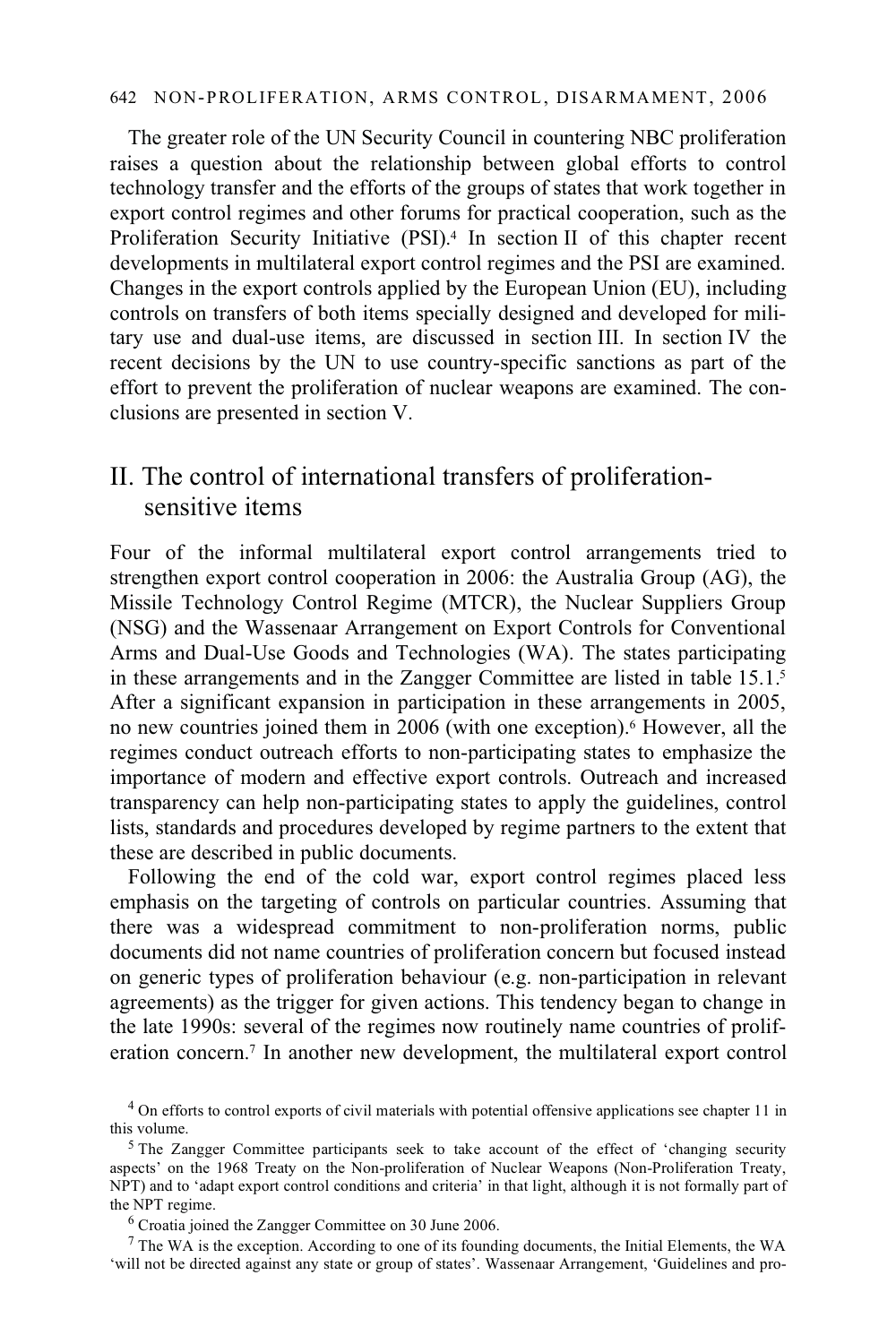cooperation arrangements have analysed how their work can help ensure that non-state actors are denied the items that they would need to gain access to or make use of NBC weapons and their means of delivery as well as conventional arms and related dual-use technology.

#### **Developments in multilateral export control regimes**

*The Australia Group* was established in 1985 in the light of the international concern about the use of chemical weapons (CW) in the 1980–88 Iraq–Iran War. At first, the participating states cooperated to maintain and develop their national export controls to prevent exports of chemicals that might be used for, or diverted to, CW programmes. The participating states now seek to prevent the intentional or inadvertent supply by their nationals of materials or equipment to CW or biological weapon (BW) programmes.<sup>8</sup>

In 2006 the USA imposed sanctions on two Indian companies that in the past had supplied customers in Iran with a chemical—tri-methyl phosphite that, according to the USA, could contribute to a CW programme or be used to produce fuel for ballistic missiles.9 The chemical is on an AG control list but was not controlled under Indian national export control law. While Indian officials underlined that the firms involved had not violated national laws or India's international obligations, in 2006 India signalled its intention to incorporate the AG guidelines and control lists in national export control legislation. The Indian Government also announced its plans to conduct outreach activities to national industry in order to familiarize companies with the export control regulations and to discuss how they can most easily comply with their obligations.10

At the 2006 plenary meeting the AG participating states agreed to modify control lists in the light of the development and spread of new technologies that are considered to pose a potential proliferation threat. The AG participating states will in future apply controls to chemical manufacturing equipment that is suitable for the production of CW made from the metal niobium or niobium alloys.11 Two fungi (*Coccidioides immitis* and *Coccidioides posadasii*)

cedures, including the Initial Elements', Vienna, Dec. 2006, URL <http://www.wassenaar.org/guide lines/>.<br><sup>8</sup> See the AG website at URL <http://www.australiagroup.net>.

9 'Imposition of nonproliferation measures against foreign entities', *Federal Register*, vol. 70, no. 250 (30 Dec. 2005), pp. 77441–42. In addition, the USA imposed sanctions on 5 Chinese and 1 Austrian company, alleging a range of different exports of proliferation-sensitive items to Iran. In the case that is relevant to the AG controls, the Indian company Sabero Organic Chemicals Gujarat exported tri-methyl phosphite to Iran according to a press release from the company, reproduced at 'US sanctions Indian firms for chem sales', 29 Dec. 2005, URL <http://www.armscontrolwonk.com/919/indian-firmssanctioned-for-chemical-sale-to-iran>.

<sup>10</sup> Ramachandran, R., 'India will conform to Australia Group rules', *Asian Age*, 6 July 2006, World News Connection, National Technical Information Service (NTIS), US Department of Commerce.

<sup>11</sup> Australia Group, 'Control list of dual-use chemical manufacturing facilities and equipment and related technology', July 2006, URL <http://www.australiagroup.net/en/control\_list/dual\_chemicals. htm>.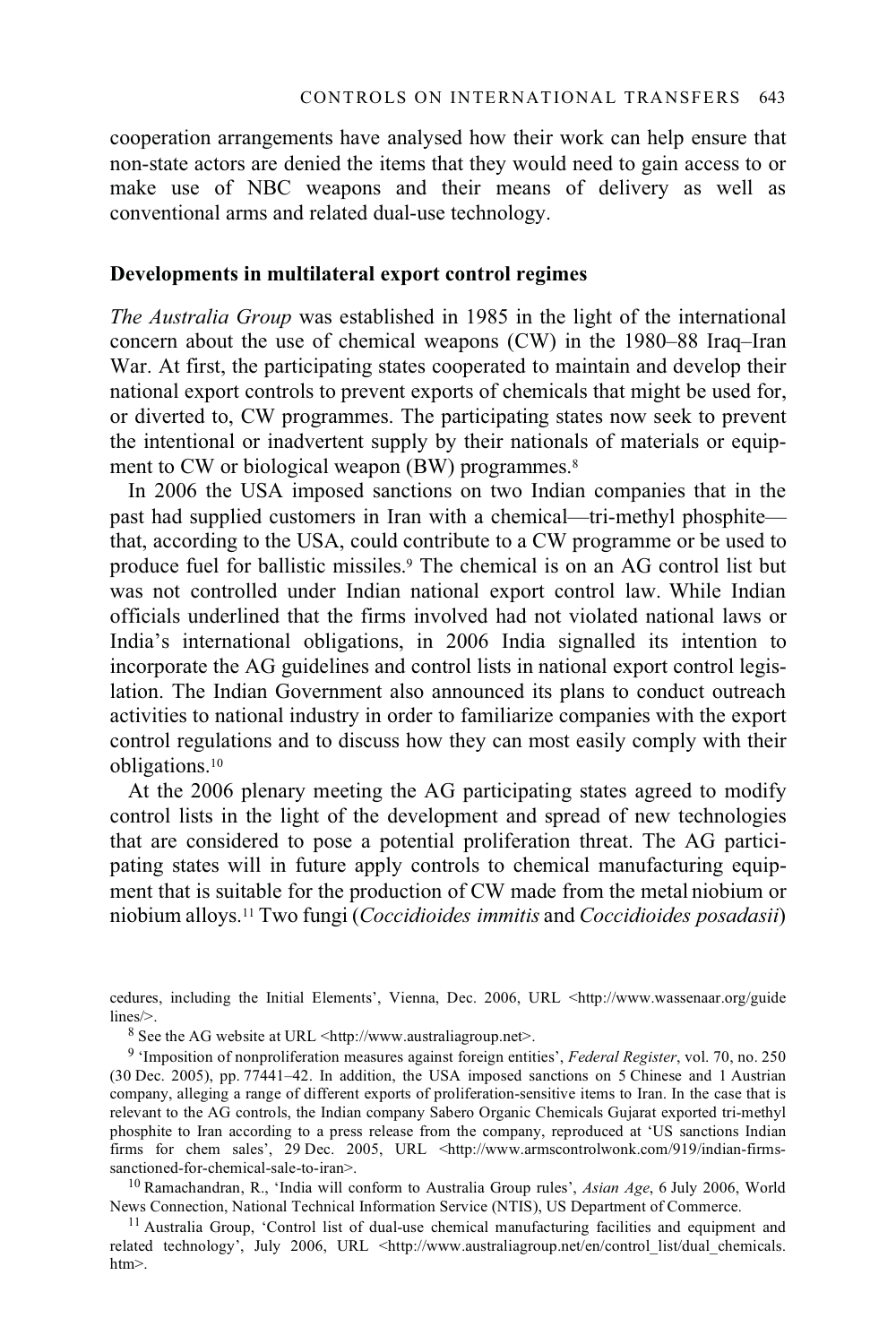|                | Zangger                |             | Australia          |             | Wassenaar   |
|----------------|------------------------|-------------|--------------------|-------------|-------------|
|                | Committee <sup>a</sup> | $NSG^a$     | Group <sup>b</sup> | <b>MTCR</b> | Arrangement |
| State          | 1974                   | 1978        | 1985               | 1987        | 1996        |
|                |                        |             |                    |             |             |
| Argentina      | $\mathbf X$            | $\mathbf X$ | $\mathbf X$        | X           | $\mathbf x$ |
| Australia      | $\mathbf X$            | $\mathbf x$ | $\mathbf X$        | X           | X           |
| Austria        | $\mathbf x$            | $\mathbf X$ | $\mathbf X$        | X           | $\mathbf x$ |
| <b>Belarus</b> |                        | X           |                    |             |             |
| Belgium        | X                      | $\mathbf x$ | $\mathbf X$        | X           | $\mathbf X$ |
| <b>Brazil</b>  |                        | $\mathbf X$ |                    | $\mathbf X$ |             |
| Bulgaria       | X                      | $\mathbf X$ | $\mathbf X$        | $\mathbf X$ | X           |
| Canada         | $\mathbf x$            | $\mathbf x$ | X                  | $\mathbf X$ | $\mathbf X$ |
| China          | $\mathbf x$            | $\mathbf X$ |                    |             |             |
| Croatia        | $\mathbf{x}^c$         | $\mathbf X$ |                    |             | $\mathbf X$ |
| Cyprus         |                        | $\mathbf x$ | $\mathbf x$        |             |             |
| Czech Republic | X                      | X           | $\mathbf X$        | X           | x           |
| Denmark        | $\mathbf X$            | X           | $\mathbf X$        | X           | X           |
| Estonia        |                        | $\mathbf X$ | $\mathbf X$        |             | $\mathbf X$ |
| Finland        | $\mathbf x$            | $\mathbf X$ | $\mathbf X$        | X           | $\mathbf X$ |
| France         | X                      | $\mathbf x$ | $\mathbf X$        | X           | X           |
| Germany        | X                      | X           | $\mathbf X$        | X           | X           |
| Greece         | X                      | $\mathbf X$ | $\mathbf X$        | X           | $\mathbf X$ |
| Hungary        | $\mathbf X$            | $\mathbf X$ | $\mathbf X$        | $\mathbf X$ | $\mathbf X$ |
| Iceland        |                        |             | X                  | X           |             |
| Ireland        | X                      | $\mathbf x$ | $\mathbf X$        | $\mathbf X$ | X           |
| Italy          | $\mathbf X$            | $\mathbf X$ | $\mathbf X$        | X           | X           |
| Japan          | $\mathbf X$            | $\mathbf X$ | $\mathbf X$        | X           | X           |
| Kazakhstan     |                        | $\mathbf X$ |                    |             |             |
| Korea, South   | X                      | $\mathbf x$ | $\mathbf x$        | X           | X           |
| Latvia         |                        | X           | $\mathbf X$        |             | X           |
| Lithuania      |                        | $\mathbf X$ | $\mathbf X$        |             | X           |
| Luxembourg     | X                      | $\mathbf X$ | $\mathbf X$        | X           | $\mathbf X$ |
| Malta          |                        | $\mathbf x$ | $\mathbf x$        |             | X           |
| Netherlands    | X                      | $\mathbf x$ | $\mathbf x$        | X           | X           |
| New Zealand    |                        | $\mathbf X$ | $\mathbf X$        | X           | X           |
| Norway         | $\mathbf X$            | $\mathbf X$ | $\mathbf X$        | X           | $\mathbf X$ |
| Poland         | $\mathbf X$            | $\mathbf x$ | $\mathbf X$        | $\mathbf X$ | X           |
| Portugal       | X                      | $\mathbf x$ | $\mathbf x$        | X           | X           |
| Romania        | $\mathbf x$            | $\mathbf x$ | $\mathbf X$        |             | $\mathbf X$ |
| Russia         | $\mathbf x$            | $\mathbf X$ |                    | $\mathbf X$ | X           |
| Slovakia       | $\mathbf X$            | $\mathbf x$ | $\mathbf X$        |             | $\mathbf X$ |
| Slovenia       | $\mathbf X$            | $\mathbf X$ | $\mathbf X$        |             | $\mathbf X$ |
| South Africa   | X                      | $\mathbf x$ |                    | X           | $\mathbf X$ |
| Spain          | X                      | X           | X                  | X           | X           |
| Sweden         | $\mathbf X$            | $\mathbf X$ | $\mathbf X$        | X           | $\mathbf X$ |
| Switzerland    | $\mathbf X$            | $\mathbf x$ | $\mathbf X$        | $\mathbf X$ | $\mathbf X$ |
| Turkey         | $\mathbf X$            | $\mathbf X$ | $\mathbf X$        | X           | X           |
| <b>UK</b>      | X                      | X           | $\mathbf X$        | X           | X           |
| Ukraine        | $\mathbf X$            | $\mathbf X$ | $\mathbf X$        | X           | $\mathbf X$ |
| <b>USA</b>     | X                      | $\mathbf X$ | X                  | X           | X           |
| <b>Total</b>   | 36                     | 45          | 40                 | 34          | 40          |

**Table 15.1.** Membership of multilateral weapon and technology transfer control regimes, as of 1 January 2007

NSG = Nuclear Suppliers Group; MTCR = Missile Technology Control Regime.

*Note*: The years in the column headings indicate when the export control regime was formally established, although the groups may have met on an informal basis before then.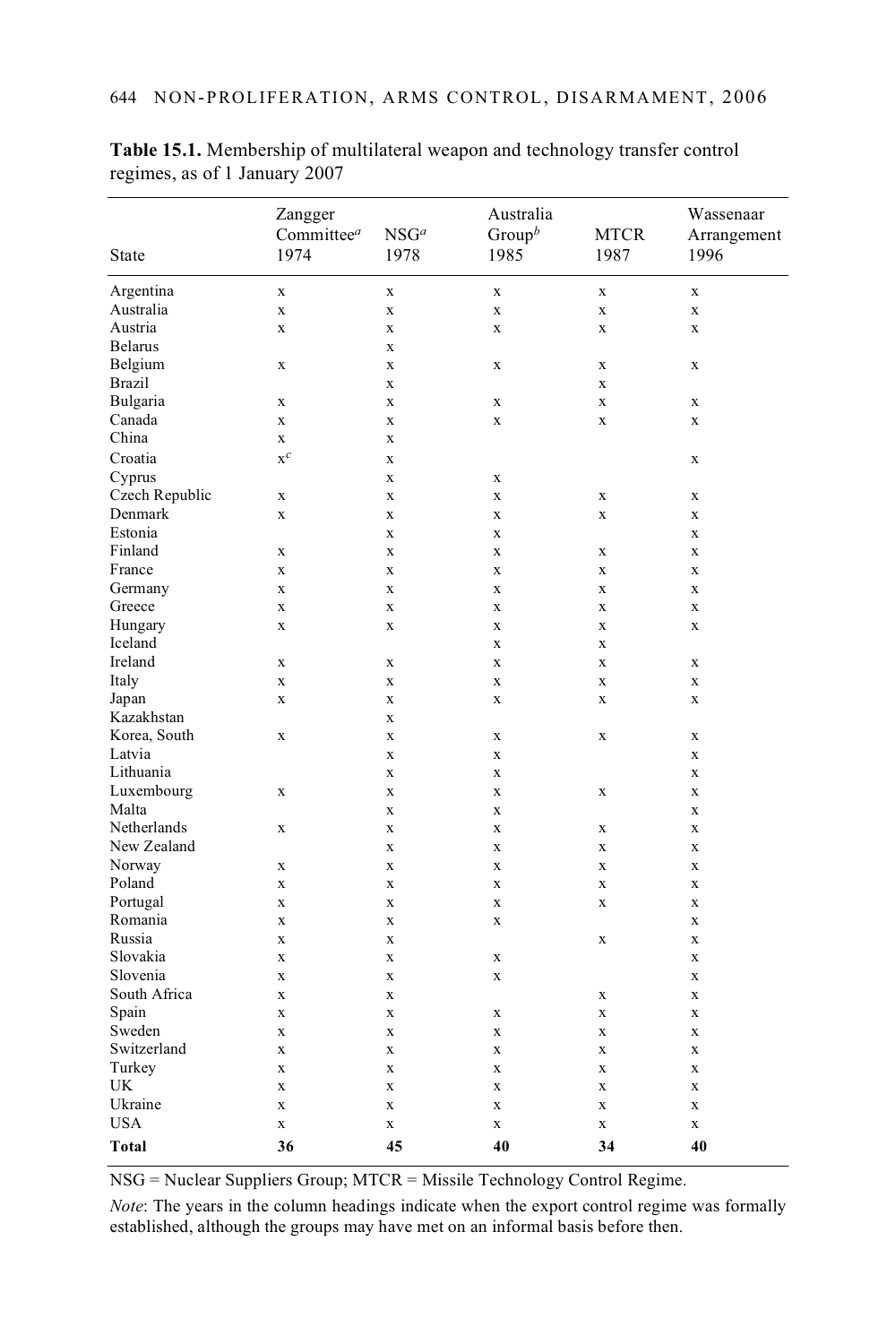*<sup>a</sup>* The European Commission is an observer in this regime.

*b* In addition to the 39 states listed, the European Commission participates in this regime.

*<sup>c</sup>* Joined in 2006.

were added to the core list of biological agents subject to export control.<sup>12</sup> In future, in order to help combat increasingly sophisticated procurement methods, the AG participants intend to focus on measures to control the activities of intermediaries that facilitate trade.13

*The MTCR* is an informal arrangement in which countries that share the goal of non-proliferation of unmanned delivery systems for NBC weapons cooperate to exchange information and coordinate their national export licensing processes.14 Recognizing that significant investigative resources are needed to identify illegal exports of missile-related items, the MTCR established an ad hoc Enforcement Experts Meeting that convenes at the same time as the MTCR plenary meetings. In 2006 the MTCR participating states helped to draw attention to the significant number of ballistic missile tests that were carried out by India, Iran, North Korea and Pakistan during the year.15

On 5 July 2006 the North Korean Army test-launched seven ballistic missiles, in each case launching the missiles into the Sea of Japan. In July the UN Security Council adopted Resolution 1695, condemning the missile launches and requiring all UN member states 'to exercise vigilance and prevent missile and missile-related items, materials, goods and technology being transferred to North Korea's missile or WMD programmes'.16 The resolution did not impose sanctions on North Korea, but it stressed the importance of the discussion in the Six-Party Talks (held by China, Japan, North Korea, South Korea, Russia and the USA) of the denuclearization of the Korean peninsula. The MTCR participating states drew attention to North Korea's missile programme in their October 2006 plenary statement, which expressed 'strong support' for the Security Council resolution and 'grave concern over the missile proliferation threat posed by the DPRK's missile activities'.17 In the public documents that were agreed at the MTCR plenary meeting, oblique reference was also made to Iran's missile programme, although Iran is not named. Iran test-fired a Shahab ballistic missile in May 2006 and, in November 2006, Iranian armed forces carried out the 'Great Prophet-2' military exercise over the course of 10 days. As part of the exercise, 'several dozen' short- and medium-range ballistic missiles were launched, including an

<sup>16</sup> UN Security Council Resolution 1695, 15 July 2006.

<sup>17</sup> Missile Technology Control Regime, 'Plenary meeting of the Missile Technology Control Regime', Copenhagen, 2–6 Oct. 2006, URL <http://www.mtcr.info/english/press/copenhagen.html>.

<sup>&</sup>lt;sup>12</sup> Australia Group, 'List of biological agents for export control', July 2006, URL <http://www.<br>australiagroup.net/en/control list/bio agents.htm>.

<sup>&</sup>lt;sup>13</sup> Australia Group, 'Media release: 2006 Australia Group plenary', Press release, Paris, 12–15 June 2006, URL <http://www.australiagroup.net/en/releases/press\_2006.htm>.

<sup>&</sup>lt;sup>14</sup> See the MTCR website at URL <http://www.mtcr.info/english/>.

<sup>&</sup>lt;sup>15</sup> According to the Federation of American Scientists these 4 countries launched at least 15 ballistic missiles during 2006. It should be noted that China, France, Russia and the USA tested long-range ballistic missiles of far greater accuracy and range during 2006. Federation of American Scientists, 'Nuclear missile testing galore', 22 Dec. 2006, URL <http://www.fas.org/blog/ssp/2006/12/>. See also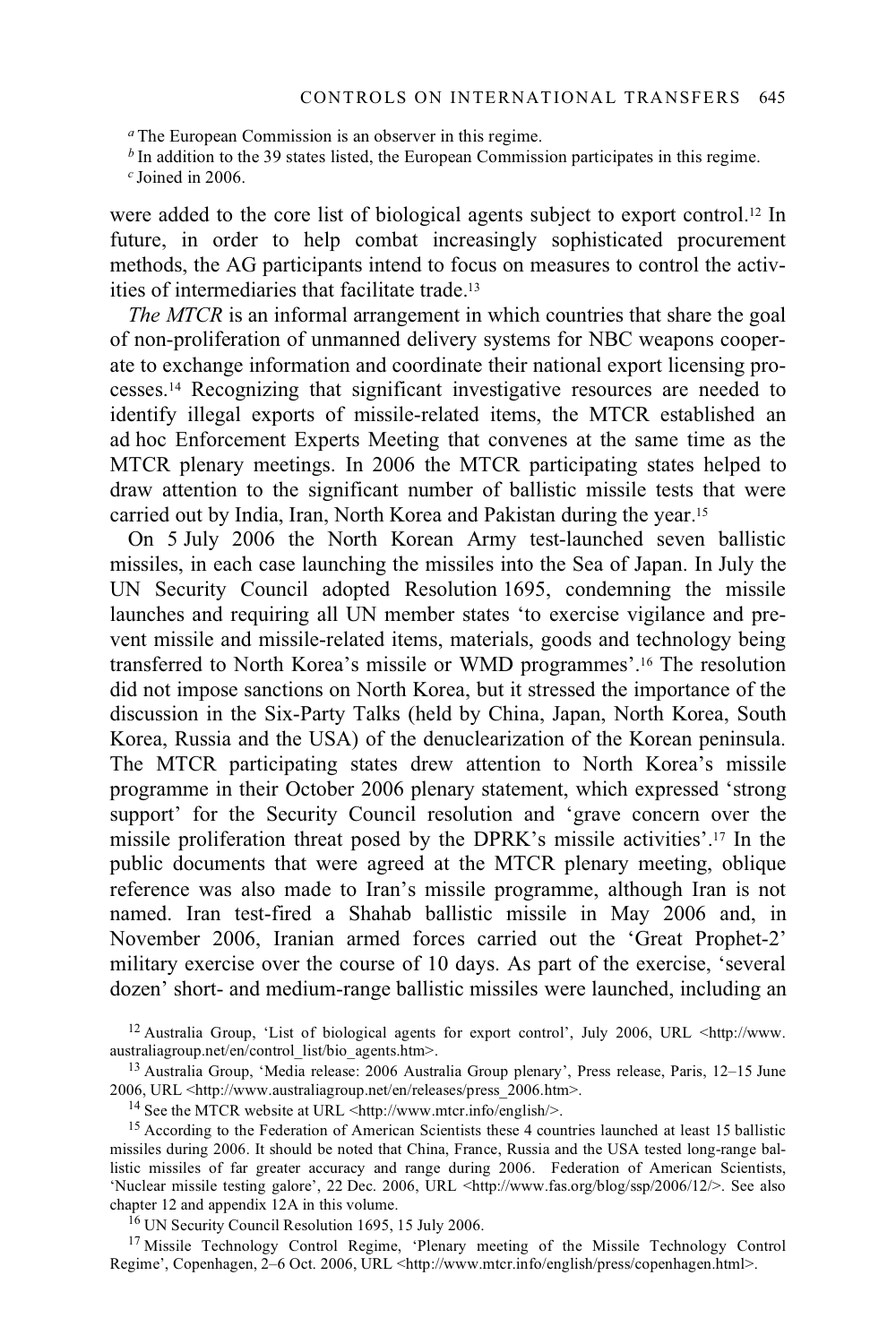extended-range variant of the Shahab missile that is believed to have a range of over 2000 kilometres.18

The aim of *the NSG* is to prevent the proliferation of nuclear weapons through export controls on nuclear and nuclear-related material, equipment, software and technology.<sup>19</sup> The export controls, which are implemented by the participating states through national legislation and procedures, are not intended to prevent or hinder international cooperation on peaceful uses of nuclear energy.

In 2006 the exchange of information on current proliferation challenges in the framework of the NSG focused mainly on Iran.20 The NSG adopted decisions at its plenary meeting to revise the procedures for information sharing in the group and to continue discussing the relationship between nuclear export controls and the adoption by states of strengthened nuclear safeguards. The NSG agreed to consider proposals on the possibility of further strengthening the NSG Guidelines by placing special controls on items associated with particularly sensitive parts of the nuclear fuel cycle: uranium enrichment and the reprocessing of spent nuclear fuel. In the light of the commitment to expand bilateral activities in the field of civil nuclear energy contained in the July 2005 Indian–US Civil Nuclear Cooperation Initiative (CNCI), the NSG participants have begun to examine the inclusion of a provision in the NSG Guidelines (which might be either general or specific to India).<sup>21</sup>

*The Wassenaar Arrangement* was established by 33 states in December 1995 at a meeting in Wassenaar, the Netherlands. Its objective is to promote transparency and the exchange of information and views on transfers of an agreed range of items in order to promote responsibility in transfers of conventional arms and dual-use goods and technologies and to prevent 'destabilizing accumulations' of such items.

At the 2006 WA plenary session two new sets of guidelines to help implement effective export controls were agreed: (*a*) best practices for the control of intangible transfers of technology (ITT) or software; and (*b*) guidance on the use of global or general licences for less sensitive dual-use items where this would not undermine the purposes of the WA, national export control laws or other international commitments. In addition to introducing laws and regu-

<sup>21</sup> US Department of State, 'Joint statement by President George W. Bush and Prime Minister Manmohan Singh', Washington, DC, 18 July 2005, URL <http://www.state.gov/p/sca/rls/pr/2005/49763. htm>. See also Ahlström, C., 'Legal aspects of the Indian–US Civil Nuclear Cooperation Initiative', *SIPRI Yearbook 2006: Armaments, Disarmament and International Security* (Oxford University Press: Oxford, 2006), pp. 669–85. Indian–US civil nuclear cooperation and its implications are discussed in chapter 12 in this volume. As of Jan. 2007 the NSG has not taken a position on either the need for or the form of its relationship with India.

<sup>&</sup>lt;sup>18</sup> RIA Novosti, 'Iran successfully launches long-range ballistic missiles', Moscow, 2 Nov. 2006, URL <http://en.rian.ru/world/20061102/55318349.html>.

<sup>&</sup>lt;sup>19</sup> On the NSG see Anthony, I., Ahlström, C. and Fedchenko, V., *Reforming Nuclear Export Controls: The Future of the Nuclear Suppliers Group*, SIPRI Research Report no. 22 (Oxford University Press: Oxford, 2007).

<sup>&</sup>lt;sup>20</sup> Nuclear Suppliers Group, 'The NSG: strengthening the nuclear non-proliferation regime, Statement from the NSG plenary meeting', NSG–BSB/Statement/Final, Brasilia, 1–2 June, 2006, URL <http://www.nuclearsuppliersgroup.org/PRESS/2006-07-Brasilia.pdf>.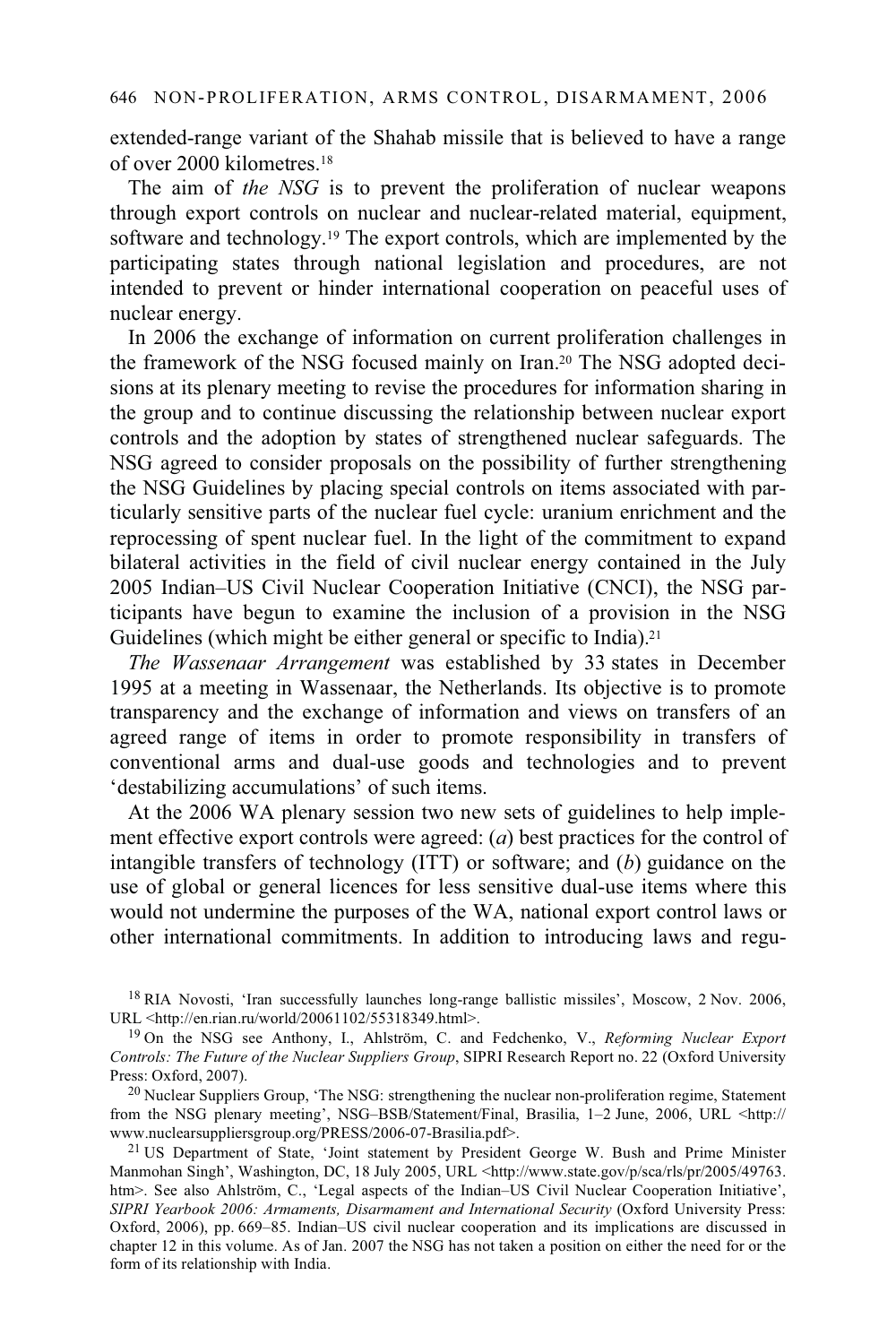lations to define and control ITT and raise awareness, the participating states acknowledged the importance of post-export monitoring and 'proportionate and dissuasive penalties to deter non-compliance'. To this end, the WA participating states' governments support record-keeping obligations for industry and academia; regular compliance checks; providing training to enforcement authorities on appropriate investigative techniques; and sanctioning those that have committed breaches of laws controlling ITT.<sup>22</sup>

According to the WA's best practice guidelines for licensing of controlled items, global and general licences or licence exceptions may be granted 'where a Participating State considers that authorisation of exports by such means would not undermine the purposes of the Wassenaar Arrangement and would not be inconsistent with its export control laws and regulations or its other international commitments'. WA participating states may impose reporting requirements on the use of such licences, and the exporter should be expected to keep documentation 'sufficient to enable the export licensing and/or enforcement authorities' to be satisfied 'that the terms and conditions of the licence or exception have been complied with'.23

The plenary meeting also set up task forces to prepare the regime's third assessment of its activities, to be conducted in 2007. (The second assessment took place in 2003.24) The WA control lists were amended to take into account technical and security developments. The munitions list includes 22 categories, covering close to 300 items. In 9 categories the WA dual-use list includes close to 1000 items to be controlled. Changes to the WA control lists are prepared at technical meetings held throughout the year and formally approved at the December plenary session. The 2006 plenary also agreed to initiate a dialogue between the WA experts group and its MTCR counterpart to examine overlap in list coverage, terminology and thresholds for control in order to clarify the scope of application of existing rules. Australia, the Plenary Chair of the WA in 2006, highlighted the need to strengthen controls on manportable air defence systems (MANPADS) and promoted the Wassenaar Elements on Export Controls of MANPADS vis-à-vis non-participants.25

## **The Proliferation Security Initiative**

In June 2006 the states that participate in the Proliferation Security Initiative marked its third anniversary with a high-level political meeting in Warsaw. On

<sup>22</sup> Wassenaar Arrangement, 'Best practices for implementing intangible transfer of technology controls', Vienna, 6 Dec. 2006, URL <http://www.wassenaar.org>.<br><sup>23</sup> Wassenaar Arrangement, 'Best practice guidelines for the licensing of items on the basic list and

sensitive list of dual-use goods and technologies', Vienna, Dec. 2006, URL <http://www.wassenaar. org>. 24 See Anthony, I. and Bauer, S., 'Transfer controls and destruction programmes', *SIPRI Yearbook* 

*<sup>2004:</sup> Armaments, Disarmament and International Security* (Oxford University Press: Oxford, 2004), pp. 744–47. 25 Downer, A., Australian Foreign Minister, 'Australia's international MANPADS initiative', Speech

at Millennium Hotel, New York, 18 Jan. 2007, URL <http://www.foreignminister.gov.au/speeches/2007 /070118\_manpads.html>. On international controls on MANPADS see appendix 14A in this volume.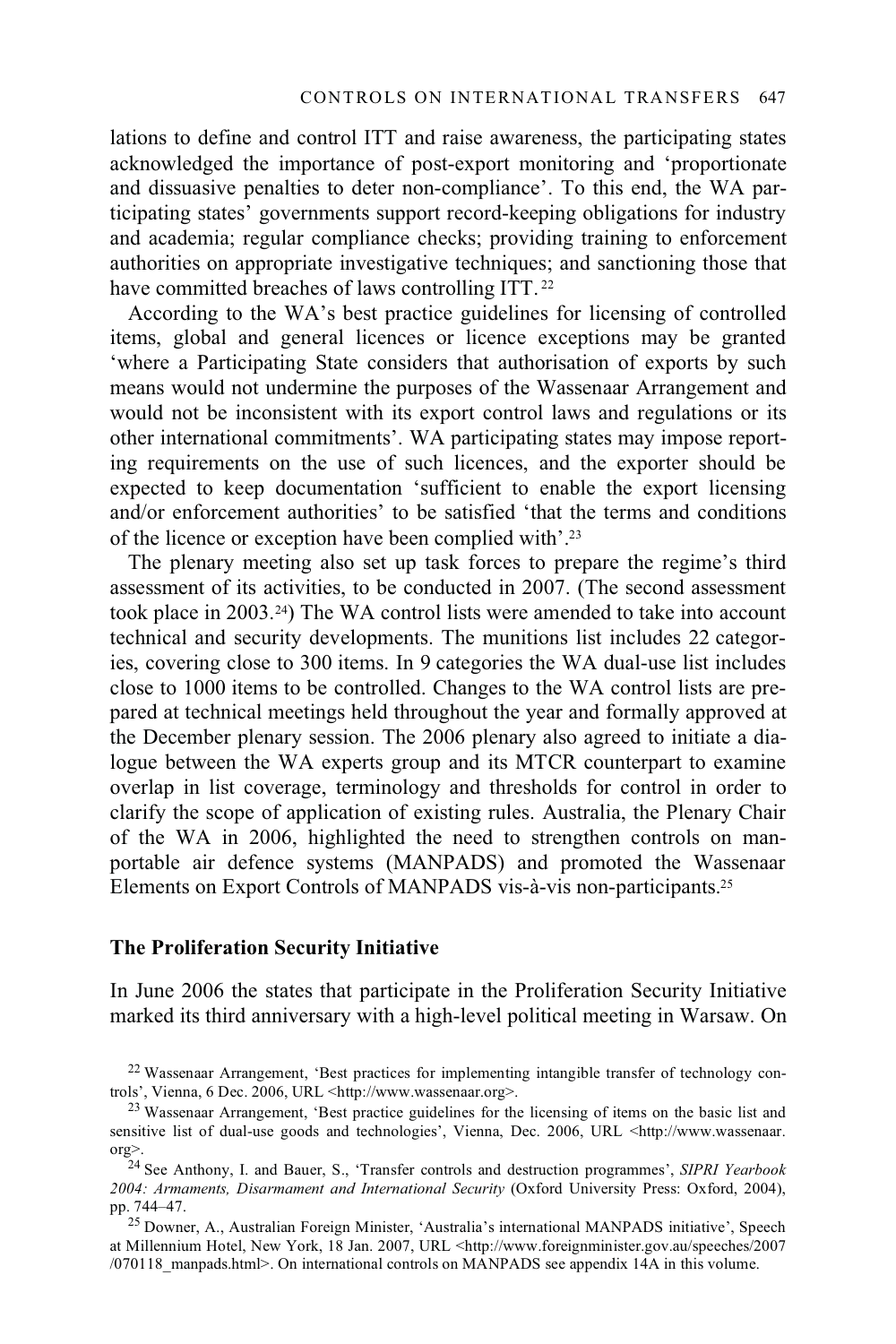behalf of the participating states, Canada stated that the PSI aims 'to impede and stop illegal shipments of weapons of mass destruction (WMD), their delivery systems and related materials'.26 The contribution of the PSI to nonproliferation is not confined to interdiction of shipments. It also includes the development of informal cooperation networks of officials involved in counter-proliferation activities—such as customs officers and officials from ministries of defence and foreign affairs—and provides an opportunity to gain experience and test procedures in training exercises. The PSI meetings have also enabled the USA, in particular, to advocate and build support for various non-proliferation measures.

### *Participation in the Proliferation Security Initiative*

The group that first met, in 2003, to form the PSI consisted of 11 'core states'.27 According to the chairman's statement at the 2006 Warsaw meeting, 'more than 75' states have expressed support for the PSI Principles and committed themselves to actively support interdiction efforts whenever necessary.28 However, only 65 states participated in the 2006 meeting and the core group had been disbanded in mid-2005. There is neither a public list of PSI partners nor a membership procedure.

The Statement of Interdiction Principles formulated under the PSI and published in October 2003 commits the participants to establish 'a more coordinated and effective basis through which to impede and stop shipments of WMD, delivery systems, and related materials flowing to and from states and non-state actors of proliferation concern, consistent with national legal authorities and relevant international law and frameworks, including the UN Security Council'.29 Within six months of the publication of the Statement of Interdiction Principles over 60 countries had expressed public support for it, signalling their intention to try to enforce existing national laws and international agreements (including mandatory decisions of the UN Security Council) more effectively. The private sector has been engaged in the PSI through annual meetings on particular subjects at which industry representatives contribute knowledge and expertise on relevant technical issues related to interdiction.30

<sup>26</sup> See the PSI website at URL <http://www.proliferationsecurity.info/introduction.html>. See also Ahlström, C., 'The Proliferation Security Initiative: international law aspects of the Statement of Interdiction Principles', *SIPRI Yearbook 2005: Armaments, Disarmament and International Security* (Oxford University Press: Oxford, 2005), pp. 741–65; and the glossary in this volume.

Warsaw, 23 June 2006, URL <http://www.psi.msz.gov.pl/>.

29 The statement is available on the PSI website (note 26).

 $^{27}$  The states were Australia, France, Germany, Italy, Japan, the Netherlands, Poland, Portugal, Spain, the United Kingdom and the USA.<br><sup>28</sup> Cracow Proliferation Security Initiative, High Level Political Meeting, 'Chairman's statement',

<sup>&</sup>lt;sup>30</sup> In Aug. 2004 a meeting in Copenhagen was dedicated to analysing ship container security; in Sep. 2005 a meeting in Los Angeles, Calif., was devoted to analysing air cargo security; and in Sep. 2006 a meeting in London focused on maritime security. See PSI Maritime Workshop, 'Preventing WMD proliferation', Press release 258/2006, London, 25–26 Sep. 2006, available at British Foreign and Commonwealth Office, URL <http://www.fco.gov.uk/>.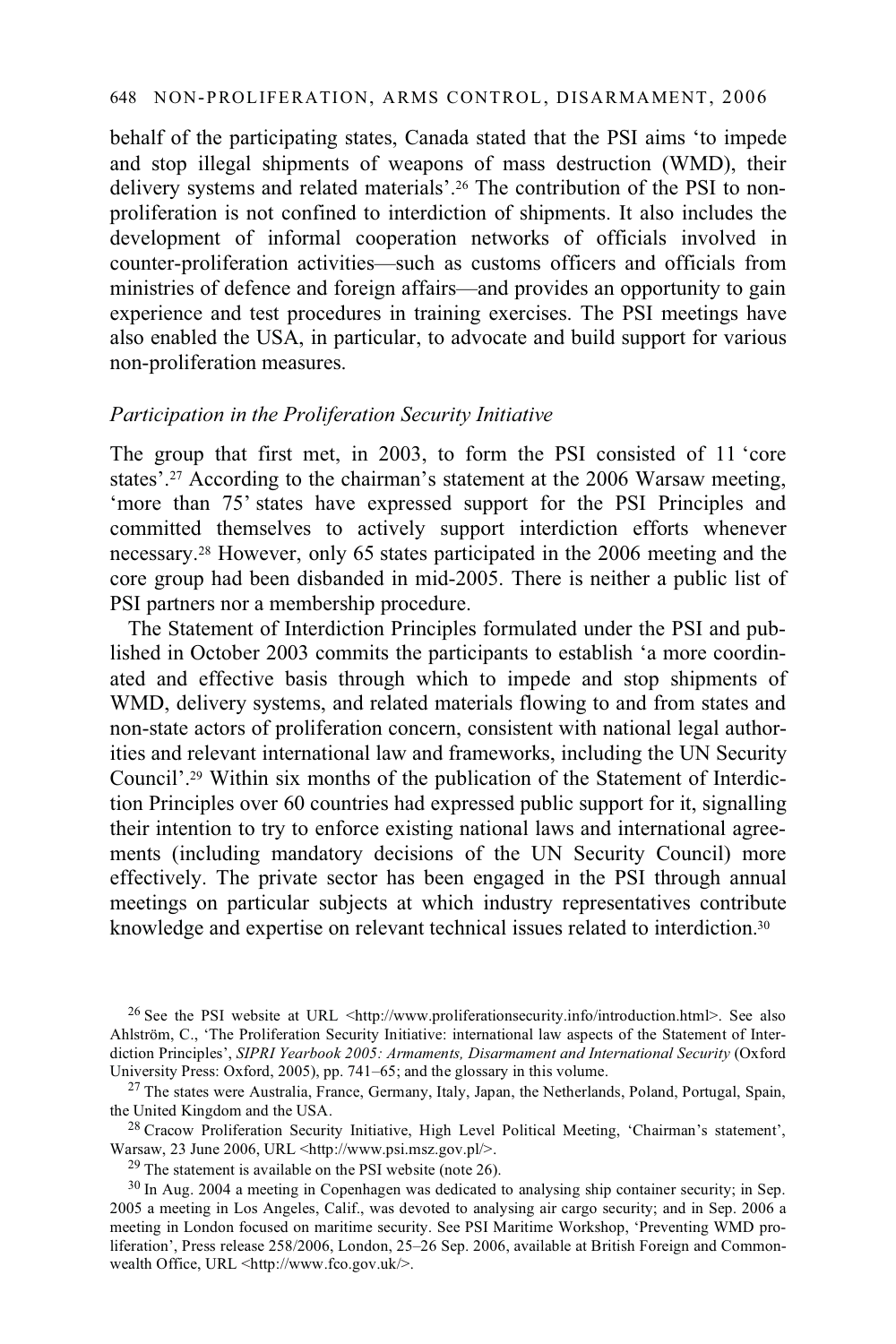By June 2006, 20 states were regularly participating in PSI Operational Expert Group (OEG) meetings.<sup>31</sup> These states are understood to have the capabilities and expertise to develop the PSI, including the necessary national legal base and inter-agency coordination system, and they have also carried the main burden of organizing practical activities.32

Since the launch of the PSI in 2003 six countries have signed bilateral shipboarding agreements with the USA—Belize, Croatia, Cyprus, Liberia, the Marshall Islands and Panama.<sup>33</sup> Except for Croatia, these states provide commercial shipping fleets with a flag of convenience according to the International Transport Workers Federation; and Liberia and Panama have the largest fleets of registered commercial vessels in the world.<sup>34</sup> The USA is engaged in discussions about signing such agreements with 20 other countries.

Almost all the European countries support the PSI, as does the EU. In 2004 Belarus declared that it shared the PSI objectives and was ready to cooperate within this framework. In Africa, Angola, Liberia, Libya and Tunisia have participated in PSI activities; and in Central and South America, Argentina, Belize and Panama support the PSI. PSI outreach activities have been carried out in key trans-shipment countries (i.e. countries that function as major hubs for the trading and shipment of cargo) and regions that are regarded as probable proliferation routes. Participation in PSI outreach activities has been undertaken by Azerbaijan and Georgia in the South Caucasus; Kazakhstan, Turkmenistan and Uzbekistan in Central Asia; Bahrain, Iraq, Israel, Jordan, Kuwait, Oman, the United Arab Emirates and Yemen in the Middle East; and Brunei, Cambodia, the Philippines and Thailand in South-East Asia.

There are noticeable gaps in participation. China, Egypt, India, Indonesia, South Korea and Malaysia (which control important shipping or transit routes of non-proliferation relevance) have not participated in the PSI. North Korean authorities have made it clear to China and South Korea that their support for PSI activities—which it has characterized as acts of piracy that can 'ignite military conflict and lead to the regional and worldwide instability'35—would jeopardize North Korean engagement in nuclear issues and negotiations on them.

<sup>31</sup> The 20 participants were the 11 'core states' as well as Argentina, Canada, Denmark, Greece, New Zealand, Norway, Russia, Singapore and Turkey. At OEG meetings representatives plan future activities and analyse past activities to consider the possible scope of action under international and domestic legal systems and to determine whether the necessary authority exists to conduct interdiction operations in

different circumstances, including actual cases and hypothetical scenarios tested in exercises.<br> $32$  All the 23 PSI exercises conducted prior to mid-2006 were organized or co-organized by a country in this group of 20 sta

<sup>33</sup> On these agreements see US Department of State, Bureau of International Security and Nonproliferation, 'Ship boarding agreements', URL <http://www.state.gov/t/isn/c12386.htm>.

<sup>34</sup> Together, the 6 countries that have signed ship-boarding agreements hold the registration of over one-quarter of world merchant shipping. Central Intelligence Agency (CIA), 'Rank order: merchant marine', *The World Factbook 2007* (CIA: Washington, DC, 2007), URL <https://www.cia.gov/cia/ publications/factbook/>.<br><sup>35</sup> North Korean Institute for Disarmament and Peace, 'Proliferation Security Initiative (PSI): nuclear

energy and countering proliferation', Paper presented at the Third Meeting of the CSCAP Study Group on Countering the Proliferation of Weapons of Mass Destruction in the Asia Pacific, Singapore, 26–27 Mar. 2006.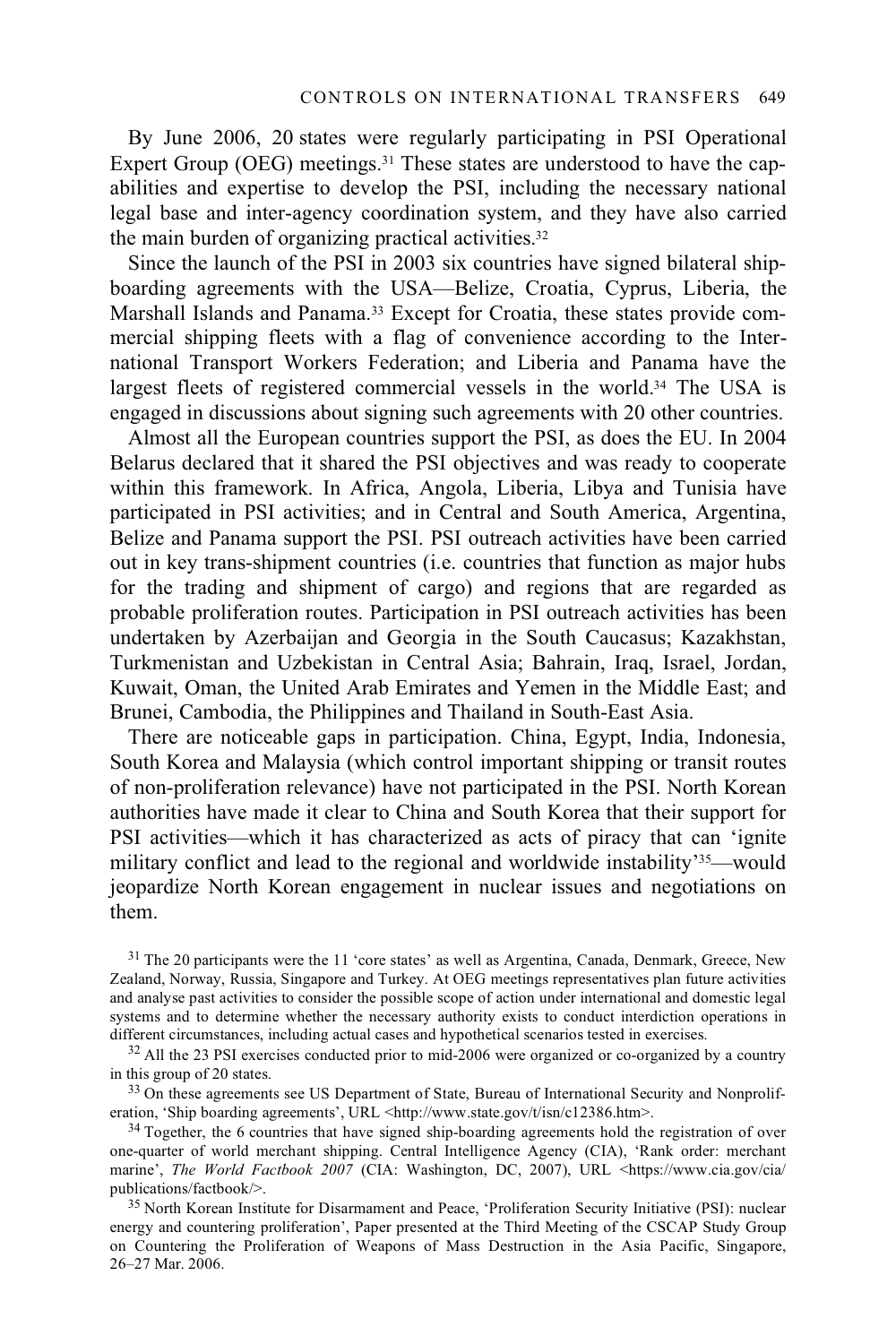#### 650 NON-PROLIFERATION, ARMS CONTROL, DISARMAMENT, 2006

The USA has frequently attempted to convince India to participate in the PSI as part of the wider strategy of engaging India in the global nonproliferation system. In 2005 India suggested to the USA that it would be willing to participate in the PSI on equal terms (i.e. if it was able to join the core group of PSI participants or if the group ceased to exist). After the core group's disbanding in 2005, India linked participation in the PSI to the process of negotiating amendments to the 1988 Convention for the Suppression of Unlawful Acts against the Safety of Maritime Navigation (SUA Convention), discussed below.36 The SUA Convention was amended in October 2005. The US Congress discussed whether to make Indian participation in the PSI a condition of agreeing the US–India Peaceful Atomic Energy Cooperation Act—an agreement that was needed to enable civilian nuclear cooperation between the two countries.37 This act was passed in December 2006, but references in it to the PSI were restricted to requiring a report from the US president on efforts and progress made towards achieving India's full participation in the PSI.

Indonesia and Malaysia have raised concern over the implications of the PSI for their jurisdiction over maritime routes and their sovereignty claims to the Strait of Malacca. Both countries are very suspicious of any foreign military presence in these waters and, when the question of Indonesian participation in the PSI was brought up by US Secretary of State Condoleezza Rice during her visit to Indonesia in March 2006, Indonesian Foreign Minister Hassan Wirajuda characterized the PSI as an initiative that would endanger Indonesian sovereignty.<sup>38</sup>

### *The scope of activities*

President Bush proposed expanding PSI activities beyond intercepting goods in a 2004 speech at the National Defense University (NDU) in Washington, DC.<sup>39</sup> He suggested that the PSI participants and other interested states should explore more active use of law enforcement and criminal justice procedures to tackle illicit trafficking in proliferation-sensitive items. The 2004 Lisbon PSI meeting endorsed this objective and agreed to 'begin examining the key steps necessary for this expanded role', including a review of national tools available for this purpose.40

<sup>36</sup> The Convention for the Suppression of Unlawful Acts against the Safety of Maritime Navigation was opened for signature on 10 Mar. 1988 and entered into force on 1 Mar. 1992; for the text see URL  $\langle$ http://www.imo.org/>. It was amended in Oct. 2005 and the amended convention was opened for signature on 14 Feb. 2006. See also Ahlström (note 26), pp. 763–64.

<sup>38</sup> Indonesian Embassy, 'RI declines to join Proliferation Security Initiative', Canberra, 18 Mar. 2006, URL <http://www.kbri-canberra.org.au/brief/2006/mar/031806.htm>.

 $39$  The White House, 'President announces new measures to counter the threat of WMD: remarks by the President on weapons of mass destruction proliferation, Fort Lesley J. McNair, National Defense University', News release, Washington, DC, 11 Feb. 2004, URL <http://www.whitehouse.gov/news/releases/2004/02/20040211-4.html>.

<sup>40</sup> US Department of State, 'Proliferation Security Initiative: chairman's statement at the fifth meeting', Lisbon, 4–5 Mar. 2004, URL <http://www.state.gov/t/isn/rls/other/30960.htm>.

 $37$  On the US–India Peaceful Atomic Energy Cooperation Act (Hyde Act) see chapter 12 in this volume.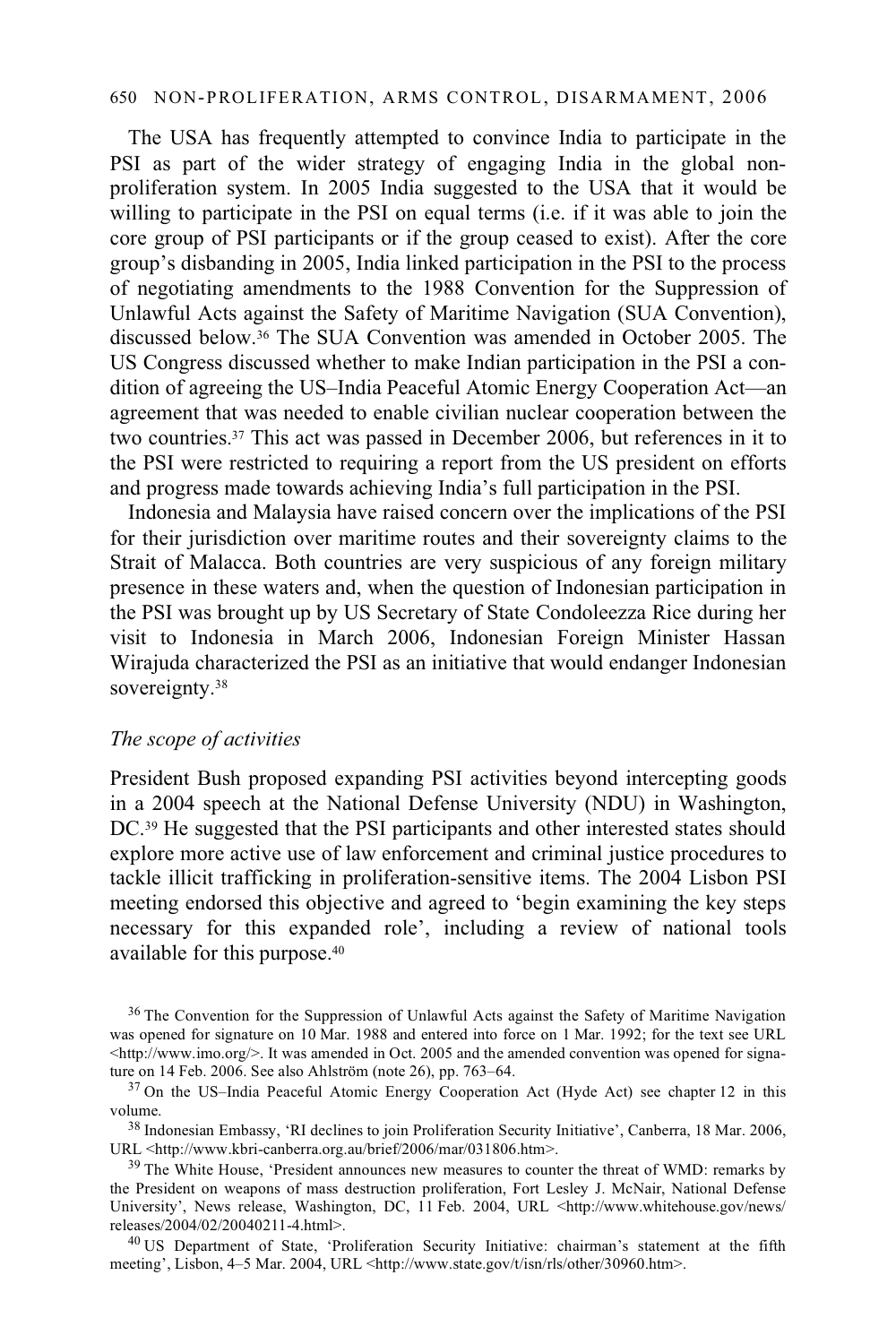The PSI could promote discussion in the area of criminal justice and law enforcement by addressing the measures needed to implement the obligation introduced in UN Security Council Resolution 1540 for states to adopt and enforce appropriate, effective laws to criminalize the financing of non-state actors that would enable them to manufacture, acquire, possess, develop, transport, transfer or use NBC weapons and their means of delivery.41 However, while Bush raised the freezing of assets associated with any aspect of NBC proliferation (state or non-state) in his NDU speech, there has so far not been much progress in this area of work under the PSI. Substantive discussions on this issue will need to include financial regulators, who are more used to cooperating in groups such as the Financial Action Task Force on Money Laundering, established in 1989 by the Group of Seven (G7) industrialized states,<sup>42</sup> or the Egmont Group of national finance intelligence units.<sup>43</sup>

In 2006 the USA suggested that the PSI could be expanded and tools created to interdict payments and financial flows between the parties to proliferationsensitive transactions.<sup>44</sup> At the June 2006 PSI meeting in Warsaw, the participants examined some national efforts to disrupt the financial mechanisms that support proliferators. However, the meeting did not recommend a common approach but instead concluded that each participant should consider 'how their own national laws and authorities might be utilized or strengthened to identify, track or freeze the assets and transactions of WMD proliferators and their supporters'.45

## *Revision of the Convention for the Suppression of Unlawful Acts against the Safety of Maritime Navigation*

The 1988 SUA Convention, together with a protocol on fixed platforms located on the continental shelf, is an anti-terrorist convention that was adopted within the framework of the  $UN<sub>46</sub>$  Its parties are required to criminalize and prosecute a range of maritime terrorist offences.

After the 11 September 2001 terrorist attacks on the USA the international legal framework against terrorism was reviewed and, as part of that process, the Legal Committee of the International Maritime Organization (IMO) reassessed measures and procedures to prevent acts of terrorism at sea, includ-

<sup>45</sup> Cracow Proliferation Security Initiative (note 28).

<sup>41</sup> For the text of the resolution see appendix 11A in this volume.

<sup>&</sup>lt;sup>42</sup> On the Financial Action Task Force on Money Laundering see URL <http://www.fatf-gafi.org/ dataoecd/30/46/37627377.pdf>. See also Norgren, C., 'An international response to terrorism', eds A. J. K. Bailes and I. Frommelt, SIPRI, *Business and Security: Public–Private Sector Relationships in a* 

<sup>&</sup>lt;sup>43</sup> See the Egmont Group website at URL <http://www.egmontgroup.org/>.

<sup>44</sup> Executive Order no. 13382, issued in June 2005, gave US authorities the power to seize assets and property in the USA and block access to US financial system for designated foreign individuals and entities judged to be engaged in proliferation of NBC weapons and their means of delivery. The White House, 'Executive order: blocking property of weapons of mass destruction proliferators and their supporters', News release, Washington, DC, 29 June 2005, URL <http://www.whitehouse.gov/news/<br>releases/2005/06/20050629.html>.

<sup>46</sup> SUA Convention (note 36).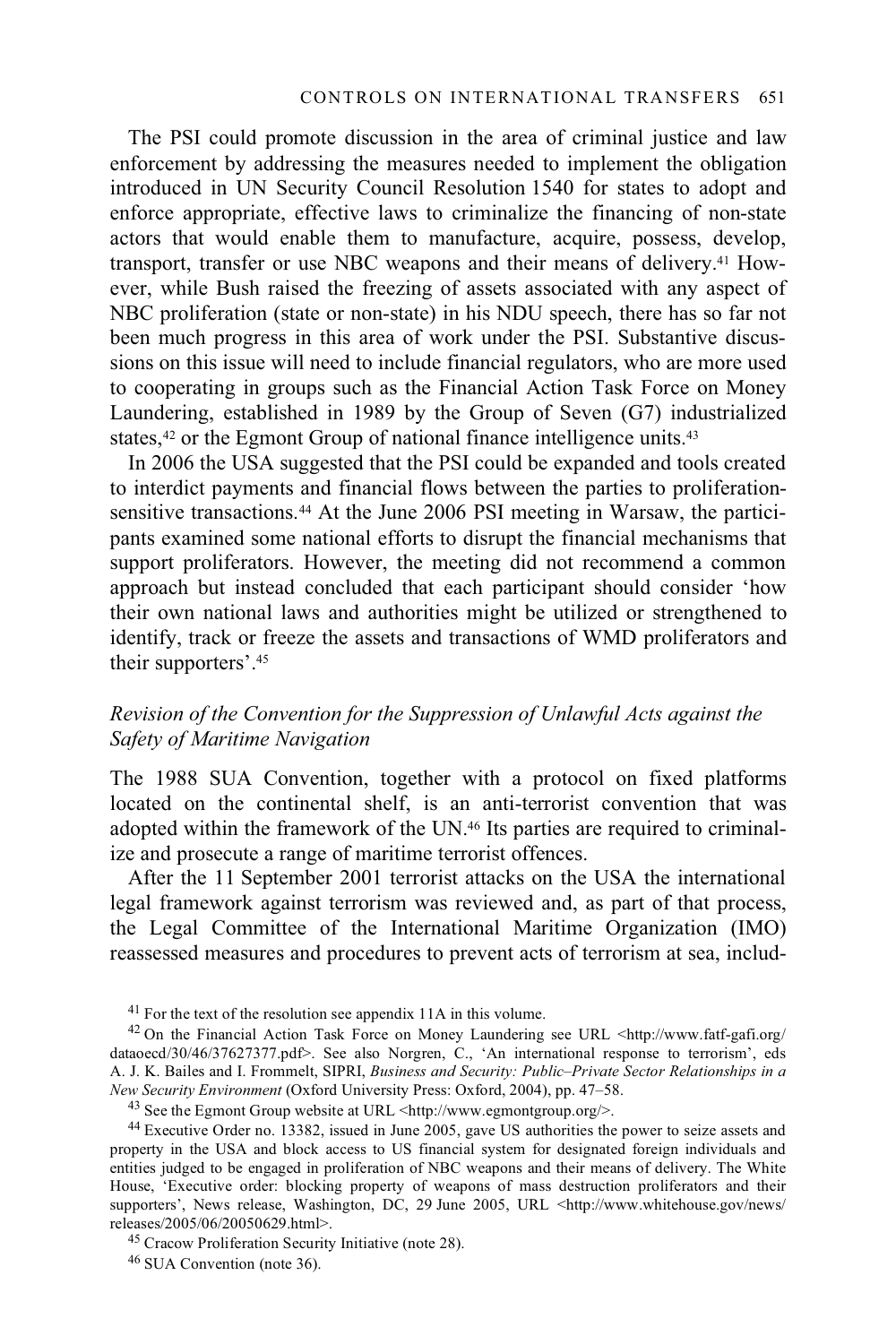ing the SUA Convention. In 2004 at PSI meetings the USA suggested amendments to the convention, and the meetings also served as a forum to promote and discuss those proposals. Amendments were adopted on 14 October 2005, and the amended convention was opened for signature on 14 February 2006.

Changes to the convention included widening the scope of offences to include not only the actual use of WMD against or on a ship but also the intentional transport of a range of proliferation-sensitive items on-board a ship. The amended convention establishes an international legal basis for action against a broad spectrum of proliferation-related maritime activities and includes provisions for boarding ships on the high seas that are modelled on bilateral ship-boarding agreements of the kind promoted by the PSI.

# III. Supply-side measures in the European Union

In 2006 the EU continued its efforts to adopt the revision of its 1998 Code of Conduct on Arms Exports as a Common Position, which would strengthen its legal status.47 The EU worked to strengthen the implementation and enforcement of dual-use export controls, following up recommendations from a 'peer review' of the regulation that is the legal basis for EU dual-use export control, including its national implementation. The EU also continued its outreach efforts to non-EU states on conventional and dual-use export controls. In the dual-use area, outreach efforts have increasingly been supported through technical assistance funded by the European Commission and implemented by EU member states.

## **The European Union Code of Conduct on Arms Exports**

The EU Code of Conduct on Arms Exports was adopted in June 1998.48 Beyond its application to the 27 members of the EU (as of January 2007), Bosnia and Herzegovina, Canada, Croatia, Iceland and the Former Yugoslav Republic of Macedonia (FYROM) have officially aligned themselves with its criteria and principles.49 In addition, two countries in South-Eastern Europe (Montenegro and Serbia) have included an obligation to apply the EU Code criteria when assessing licence applications in their new export control laws adopted in 2006. Albania is about to adopt similar legislation.

47 Council of the European Union, 'European Union Code of Conduct on Arms Exports', document 8675/2/98, Rev. 2, Brussels, 5 June 1998, URL <http://ue.eu.int/uedocs/cmsUpload/08675r2en8.pdf>. Unlike a Council Declaration, a Common Position is an instrument of the Common Foreign and Security Policy, which politically obliges member states to bring their legislation and policies in line with the agreed Common Position. While a Common Position would not transform the Code of Conduct into European law or make it subject to the jurisdiction of the European Court of Justice, it does have national legal implications for some member states.<br><sup>48</sup> See Bauer, S. and Bromley, M., *The European Union Code of Conduct on Arms Exports: Improv-*

ing the Annual Report, SIPRI Policy Paper no. 8 (SIPRI: Stockholm, Nov. 2004), URL <http://www. sipri.org/>.<br><sup>49</sup> 'Eighth annual report according to operative provision 8 of the European Union Code of Conduct

on arms exports', *Official Journal of the European Union*, C 250 (16 Oct. 2005), pp. 1–346.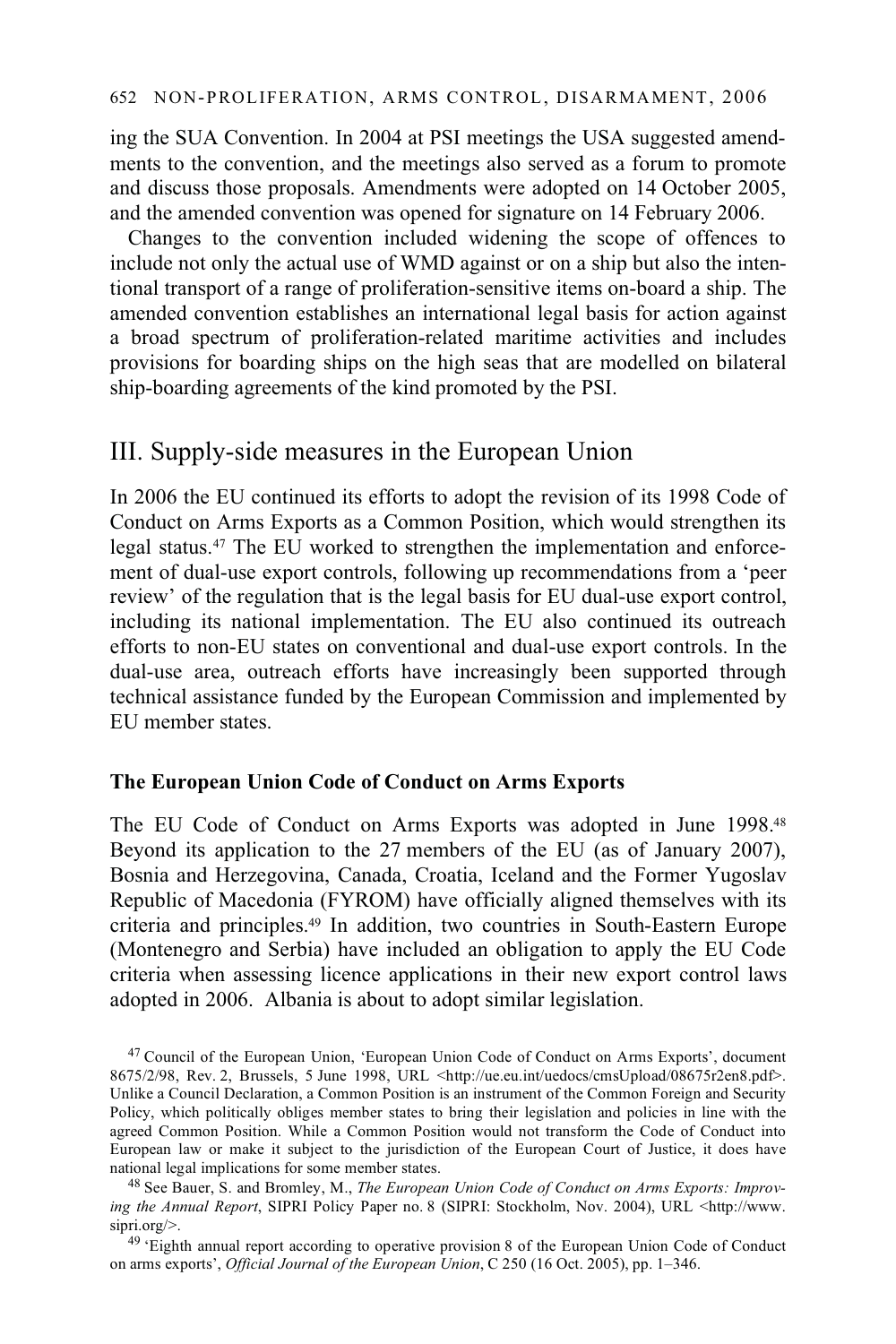The EU Code of Conduct contains eight criteria for export licensing as well as operative provisions which outline reporting procedures and mechanisms for intergovernmental denial notification and consultation. The EU list of military equipment to which the Code is applied is revised every year to take into account the changes to the WA Munitions List.<sup>50</sup> The EU could include additional items but has not chosen to do this so far.

In 2004 the EU member states initiated a review of the 1998 Code of Conduct. The Council Working Party on Conventional Arms (COARM) prepared an updated and upgraded Code, which includes changes to its operative provisions, eight criteria and legal status.<sup>51</sup> A draft 'Council Common Position defining common rules governing the control of exports of military technology and equipment' was agreed at the technical level in the spring of 2005. The proposal by the Finnish EU Presidency to adopt the Common Position was vetoed by a number of member states, including France.52 The delay was due to a political link between adopting the Common Position and lifting the arms embargo imposed on China in 1989. The adoption of the so-called toolbox of additional transparency and mutual control measures to be applied upon the lifting of an arms embargo, for inclusion in the User's Guide to the Council Common Position defining common rules governing the control of exports of military technology and equipment, has been held up for the same reason. This was in spite of the 2005 decision to apply it to Libya.<sup>53</sup>

The User's Guide to the EU Code, first published in November 2003, has been updated at least once a year since then. It further defines and interprets the terms and procedures outlined in the 1998 Code of Conduct. A number of important changes were made in 2006: best practice guidelines for the application of criteria 2 ('human rights'), 3 ('internal situation'), 4 ('regional stability') and 7 ('risk of diversion') were agreed. Work on best practice guides for the remaining criteria is ongoing.<sup>54</sup> The common elements for enduse certificates in the User's Guide were revised in alignment with the indicative list of end-use assurances agreed by the Wassenaar Arrangement.55 A sur-

50 'Common Military List of the European Union (equipment covered by the European Union Code of Conduct on Arms Exports) adopted by the Council on 27 February 2006', *Official Journal of the* 

<sup>51</sup> For a summary of changes see Anthony, I. and Bauer, S., 'Transfer controls', *SIPRI Yearbook 2005* (note 26), pp. 715–18.

<sup>52</sup> Rettman, A., 'France blocking plan for EU code on arms exports', *EUobserver*, 18 Jan. 2007, URL <http://euobserver.com/9/23296/?rk=1>; and Dombey, D., 'EU considers binding rules on arms sales',

<sup>53</sup> See Anthony and Bauer (note 51); and Anthony, I., 'Militarily relevant EU–China trade and technology transfers: issues and problems', Paper presented at the Conference on Chinese Military Modernization: East Asian Political, Economic, and Defense Industrial Responses, Maui, Hawaii, 19–20 May 2005, URL <http://www.sipri.org/contents/expcon/euchinapaper>.

<sup>54</sup> Council of the European Union, 'User's Guide to the European Union Code of Conduct on Arms Exports', document 16440/06, Brussels, 18 Dec. 2006, URL <http://www.consilium.europa.eu/export controls>. Best practice guidelines for criterion 8 on sustainable development were adopted in 2005.

 $55$  Wassenaar Arrangement, 'End-use assurances commonly used, consolidated indicative list', Vienna, updated at the 2005 WA plenary session, Dec. 2005, URL <http://www.wassenaar.org publicdocuments/>.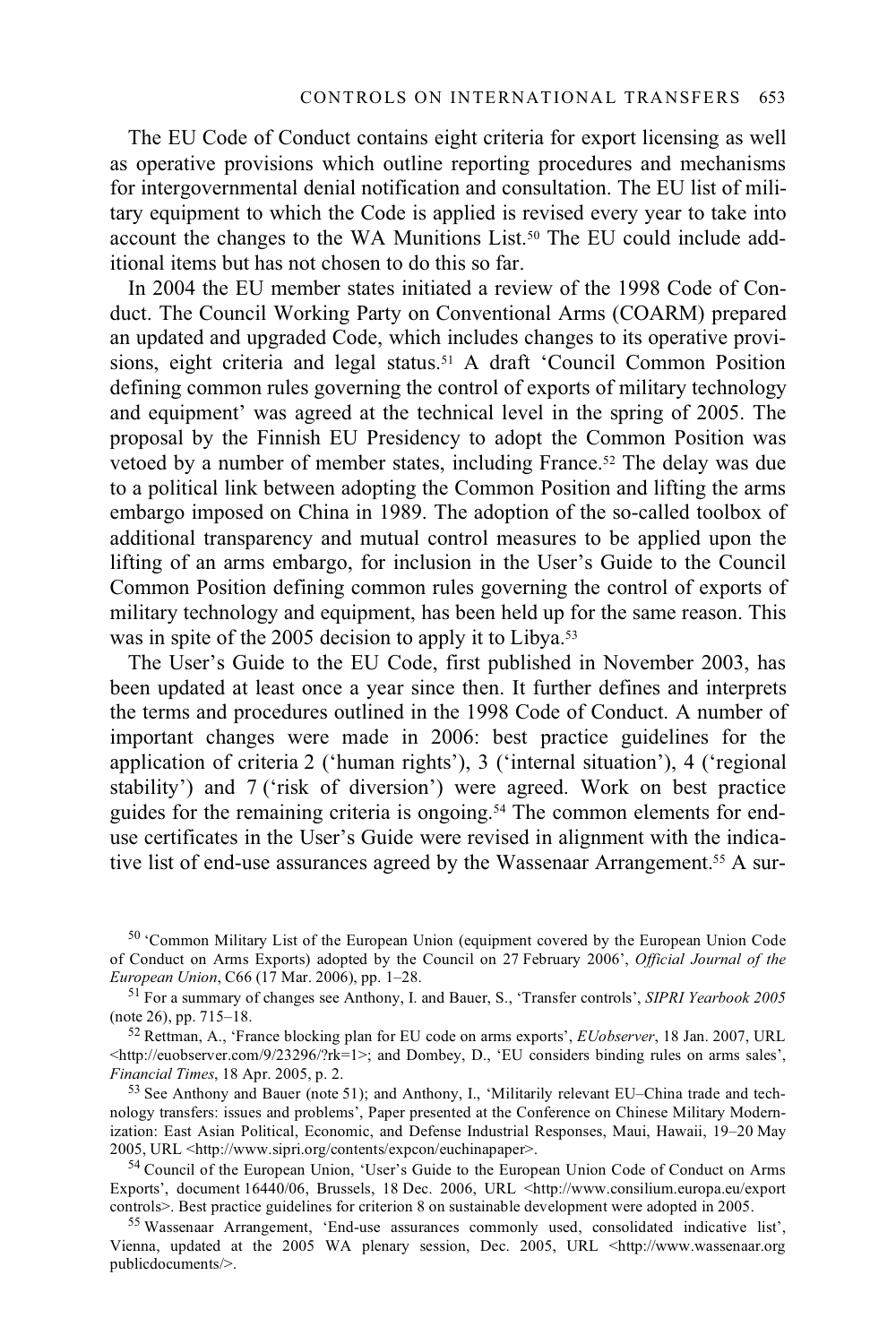vey among member states on national requirements and policies for end-use certificates was initiated.

The development of the EU Code's implementation during 2006 is documented in the eighth annual report,<sup>56</sup> which was published considerably earlier than in previous years and was more comprehensive. The EU governments also held an experts meeting to discuss how to improve the data collection and reporting methods and initiated a survey on this subject.<sup>57</sup>

The member states use the EU's COREU system to circulate notifications of denials of exports and to consult with each other.58 The EU Code of Conduct requires such consultations before authorizing a transaction that is essentially identical to an export previously denied by another EU member. According to the eighth annual report, such activities took place 'almost on a daily basis' in 2006.59 Denial notifications and the results of bilateral consultations are included in a central database, which is managed by the EU Council Secretariat. In October 2006, 20 member states and acceding countries had legislation in place which fully implements Common Position 2003/468/CFSP on the control of arms brokering.60 EU governments also exchanged information about national practices regarding post-shipment verification.

Among COARM's stated priorities for the near future are improvements in the clarity and transparency of annual reporting, in particular regarding the value of actual exports. The EU member states are also seeking to assist countries in the practical implementation of the Code's principles and criteria through, 'inter alia, the provision of practical and technical assistance to ensure the harmonisation of policies on arms export control'.<sup>61</sup>

The member states continued their outreach efforts to non-EU countries which are newly included in an annex to the annual report. The Austrian EU Presidency, in cooperation with SIPRI, organized a seminar on conventional and dual-use export controls for the Western Balkans countries in Vienna in May 2006. At the end of October 2006, the Finnish EU Presidency and the Government of Bosnia and Herzegovina, in cooperation with SIPRI, organized a regional seminar on the EU Code of Conduct in Sarajevo, during which working groups discussed the application of the Code criteria to hypothetical cases. In 2006 the EU also sent letters to authorities in Albania, Belarus, Bosnia and Herzegovina, Croatia, the FYROM, Moldova, Montenegro, Serbia, Switzerland, Turkey and Ukraine, in which it offered to strengthen the dialogue with these countries about the practical implementation of the EU Code of Conduct.

 $59$  'Eighth annual report' (note 49), p. 2.

60 'Council Common Position 2003/468/CFSP of 23 June 2003 on the control of arms brokering', *Official Journal of the European Union*, L156 (25 June 2003), pp. 79–80.

<sup>56 &#</sup>x27;Eighth annual report' (note 49).

 $57$  For further detail on the data in the eighth annual report and reporting methodologies see chap-

ter 10 in this volume.<br><sup>58</sup> COREU is the French abbreviation for European Correspondence, a telex network linking the for-<br>eign ministries of the EU member states.

 $61$  'Eighth annual report' (note 49), p. 4.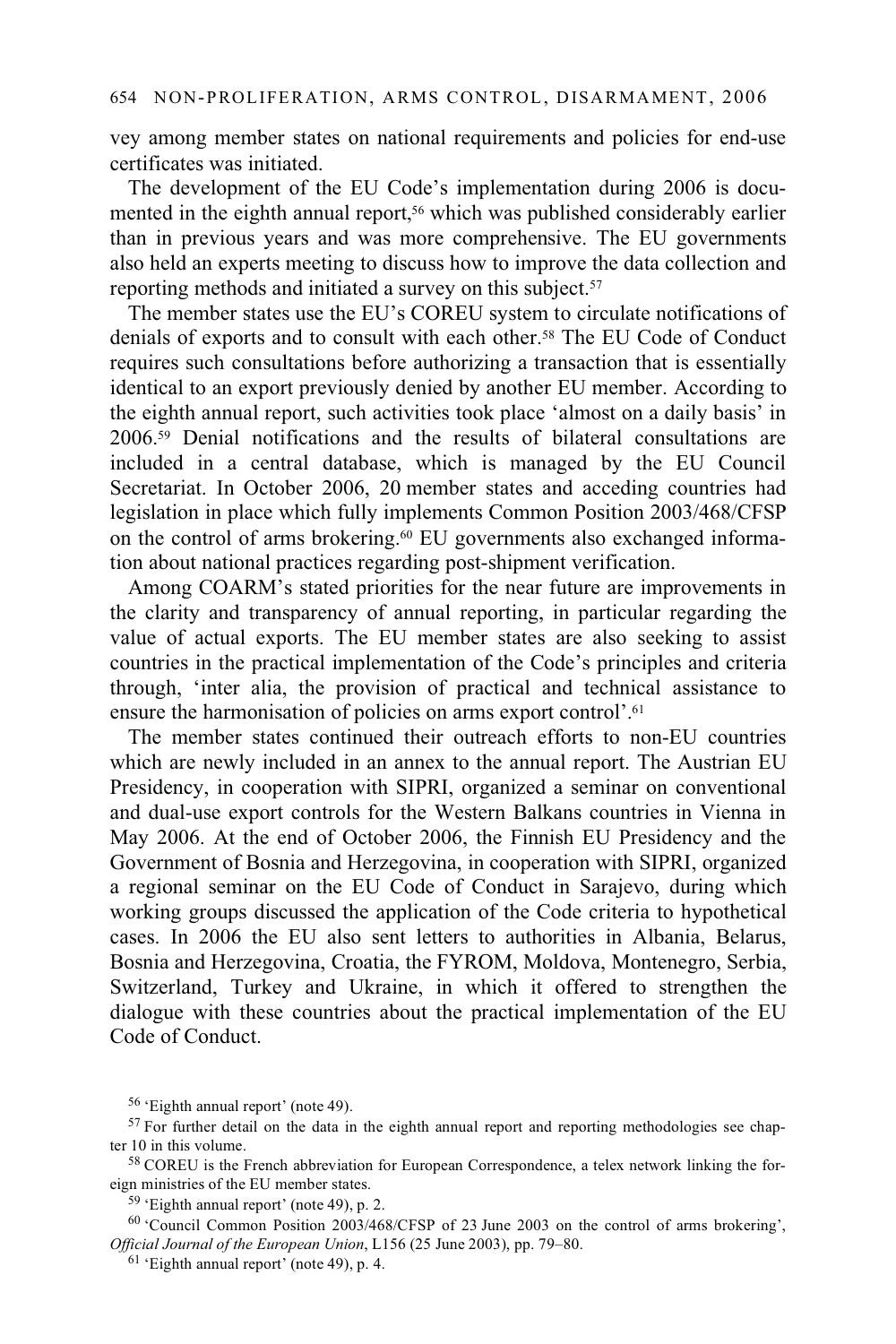#### **Strengthening European Union dual-use export controls**

The participation of EU companies and individuals in the international nuclear trafficking ring coordinated by Abdul Qadeer Khan, a former senior scientific adviser to the Government of Pakistan on nuclear matters, underlined that more effective export controls are needed in Europe. Exports of dual-use items from the EU are controlled by a Council regulation (Regulation 1334/2000 as subsequently amended).<sup>62</sup> In 2004 the EU conducted a 'peer review' of the dual-use export control system and, in December 2004, EU leaders decided that the recommendations of the review, which were listed in nine categories, should be acted on without delay.

Subsequently, an electronic database was established on a pilot basis to record denial notices made by member states under EU law and in the international export control regimes. The database contains 'a growing number' of the valid denials issued by member states under Regulation 1334/2000 as well as those exchanged pursuant to rules created in the Australia Group and 'some' of those exchanged pursuant to rules created in the Nuclear Suppliers Group.<sup>63</sup>

Since the peer review of 2004, member states have got into the habit of informing one another about changes to national regulations and have established points of contact to make exchanges regular and systematic. A pool of technical experts has been designated to assist their colleagues to address specific questions on matters such as the classification and recognition of items subject to control as another practical step towards effective cooperation.

As regards Iran, prior to the adoption of sanctions by the UN Security Council in December 2006 (discussed below) the EU took steps to develop a specific approach to applying export controls. Regulation 1334/2000 applies to all exports of listed items but the EU has not prepared a list of countries to which particular measures would apply. However, the July 2006 Council Conclusions indicate that Iran has been the subject of special attention. The member states committed themselves to exercise 'the utmost vigilance in the application of existing export control mechanisms for sensitive material to prevent the transfer of goods, technology and materials that might be used, directly or indirectly, in fissile material programmes and missile programmes'.64

The Commission has prepared proposals to modify Regulation 1334/2000 that are intended to enhance security, simplify the task of industry in complying with the established rules and improve coordination of export controls at

<sup>&</sup>lt;sup>62</sup> The regulation is normally amended on an annual basis to take into account changes in the control list that forms an integral part of the law. The most recent version at the time of writing is 'Council Regulation (EC) no. 394/2006 of 27 February 2006 amending and updating Regulation (EC) no. 1334/ 2000 setting up a Community regime for the control of exports of dual-use items and technology', *Official Journal of the European Union*, L73 (13 Mar. 2006), p. 1.

<sup>&</sup>lt;sup>63</sup> Council of the European Union, 'Implementation of the recommendations of the Peer Review of Member States export control systems for dual-use goods', document 16507/06, Brussels, 12 Dec. 2006.<br><sup>64</sup> Council of the European Union, 2743rd Council Meeting General Affairs and External Relations,

Brussels, 17 July 2006, General Affairs, Press release 11574/06 (Presse 218), URL <http://www. consilium.eu.int>.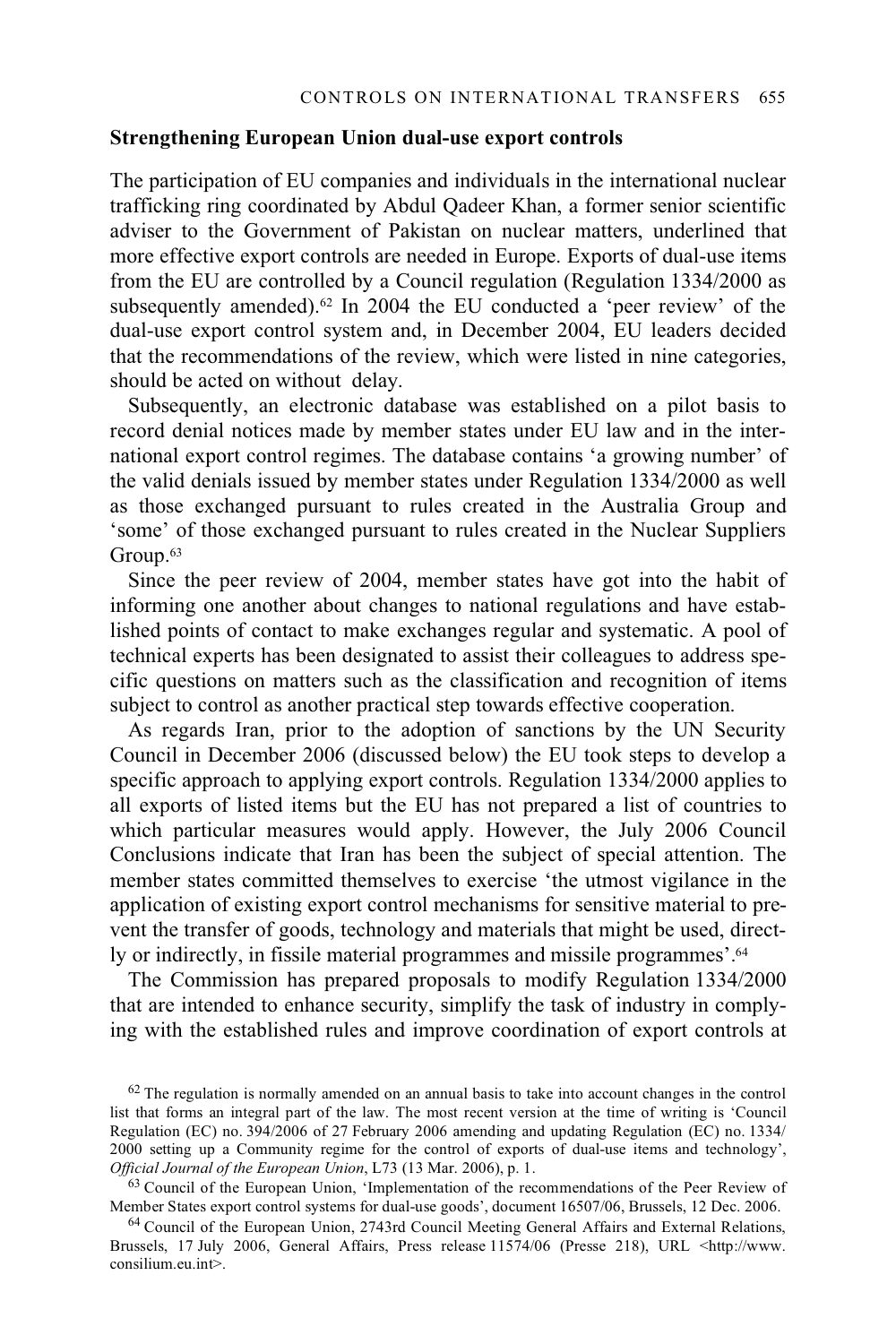the international level.65 These proposals, which address the issues highlighted in the peer review and take into account its recommendations, will be discussed by the Council of the European Union. UN Security Council Resolution 1540 requires appropriate and effective transit and trans-shipment controls over proliferation-sensitive items, including related services such as financing and transport. Neither transit and trans-shipment nor related services are controlled under existing EU law and thus action in this field will be necessary. The review of Regulation 1334/2000 also aims to clarify and update controls on intangible technology transfer. At present ITT falls under the scope of Regulation 1334/2000 when the means of transfer is electronic (including email, fax and via the Internet). However, the oral communication of intangible technology is controlled by each member state under national legislation in line with an undertaking made by EU member states in a Council Joint Action in June 2000.66 Except for Cyprus, all EU member states participate in the Wassenaar Arrangement and have therefore committed themselves to implement the 'Best practices for implementing intangible transfer of technology controls' document agreed at the WA plenary meeting in December 2006 and discussed above.<sup>67</sup>

### **European Union export control outreach and assistance efforts**

In recent years, outreach efforts to promote the adoption of modern and effective export controls have become more prominent on the agenda of the international export control regimes. A number of countries, Japan and the USA being the most prominent, have also offered technical assistance to help states that want to strengthen their export controls. While different EU organs have for some time cooperated with non-EU countries on dual-use export controls, there has been neither a systematic approach to coordinating such efforts nor support for them through a long-term technical assistance programme. Export control assistance at the EU level was given during the run-up to the 2004 enlargement, preparing countries to adopt the EU *acquis communautaire* for control of both dual-use and conventional exports, as expressed in the treaties, the secondary legislation and EU policies.

In December 2003 the threat-based approach adopted in the EU Strategy against Proliferation of Weapons of Mass Destruction widened the geograph-

65 European Commission, 'New measures on export of Dual Use goods and technologies: summary of the proposals adopted by the Commission', Brussels, 19 Dec. 2006. URL <http://www.trade.ec.europa. eu/doclib/html/131958.htm>.

 $66$  'Council Joint Action of 22 June 2000 concerning the control of technical assistance related to certain military end-uses', *Official Journal of the European Communities*, L159 (30 June 2000), pp. 1–2. According to the Joint Action, intangible technology transfer is to be controlled '*where it is provided outside the European Community* by a natural or legal person established in the European Community and is intended, or the provider is aware that it is intended, for use in connection with the development, production, handling, operation, maintenance, storage, detection, identification or dissemination of chemical, biological or nuclear weapons or other nuclear explosive devices or the development, production, maintenance or storage of missiles capable of delivering such weapons' (emphasis added). ITT that takes place within the EU (termed 'deemed export' in the USA) is not controlled under EU law. <sup>67</sup> Wassenaar Arrangement (note 22).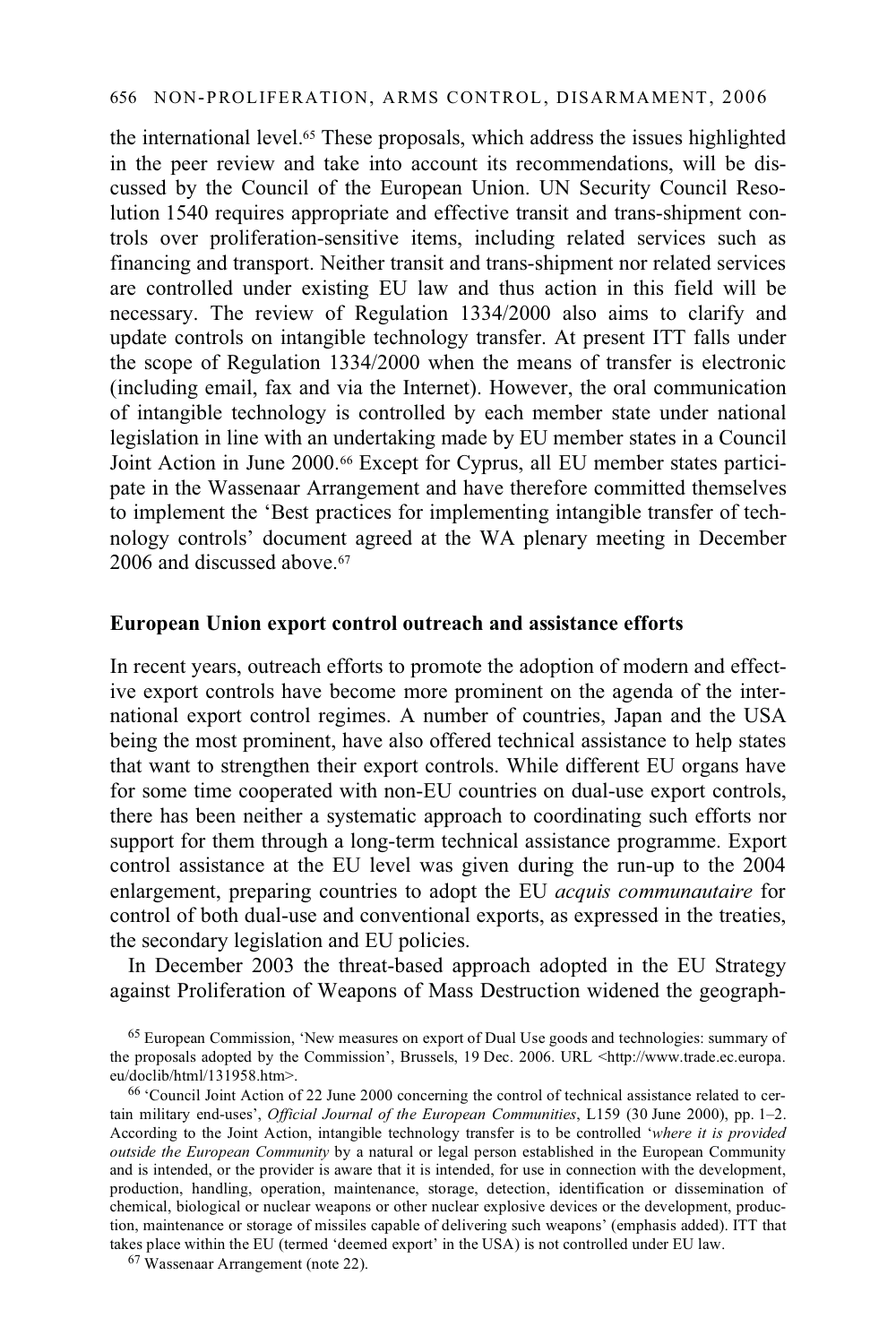ical scope of export control assistance within a more coherent EU nonproliferation policy.68 The WMD Strategy contains a commitment to work with others on dual-use export controls, in the EU's immediate neighbourhood, in strategic partner countries and in countries of proliferation concern. Export control assistance features prominently in the Action Plan that accompanies the WMD Strategy. During 2006 the EU took large strides towards implementing this commitment, most notably through the development of the Stability Instrument as one of the financial instruments in the Community budget cycle for 2007–13. The Stability Instrument will contain substantial funding to provide technical assistance to non-EU countries to set up or strengthen their dual-use export control systems.

Since 2003 EU assistance efforts have been carried out in a series of pilot projects authorized by the European Parliament. The first such project, which began in 2004 and was implemented by SIPRI, included activities to strengthen the national dual-use export controls of Bosnia and Herzegovina, Croatia, Montenegro and Serbia (initially, the State Union of Serbia and Montenegro) and to elaborate and test approaches to export control assistance that could offer guidance for the subsequent development of a larger programme.

Two pilot projects in the area of dual-use export control assistance are being implemented by the German Federal Office for Economics and Export Control (Bundesamt für Wirtschaft und Ausfuhrkontrolle, BAFA), with the support of officials from other EU countries. These projects focus on cooperation with China, Montenegro, Serbia, Ukraine and the United Arab Emirates. Albania, the FYROM and Morocco are included from 2007. The most recent pilot project aims to develop a training capability at BAFA to improve the delivery of EU assistance. In 2005 the European Commission also contracted BAFA to implement a project on export control of dual-use items in Russia financed under the Technical Aid to the Commonwealth of Independent States (TACIS) programme. The project has a contract budget of  $\epsilon$ 3 million and is scheduled to last at least 30 months. Other EU member states will participate by contributing experts in individual activities. The project's scope includes the legal and regulatory framework, institutional capacity-building and outreach to industry.

The Office of the High Representative's Personal Representative on Nonproliferation highlighted the importance of dual-use export controls for WMD non-proliferation during visits and workshops abroad, for example, in Ukraine in January 2006 and in Pakistan in December 2006.

<sup>68</sup> Council of the European Union, EU Strategy against Proliferation of Weapons of Mass Destruction, Brussels, 12 Dec. 2003, URL <http://ue.eu.int/cms3\_applications/Applications/newsRoom/Load Document.asp?directory=en/misc/&filename=78340.pdf>.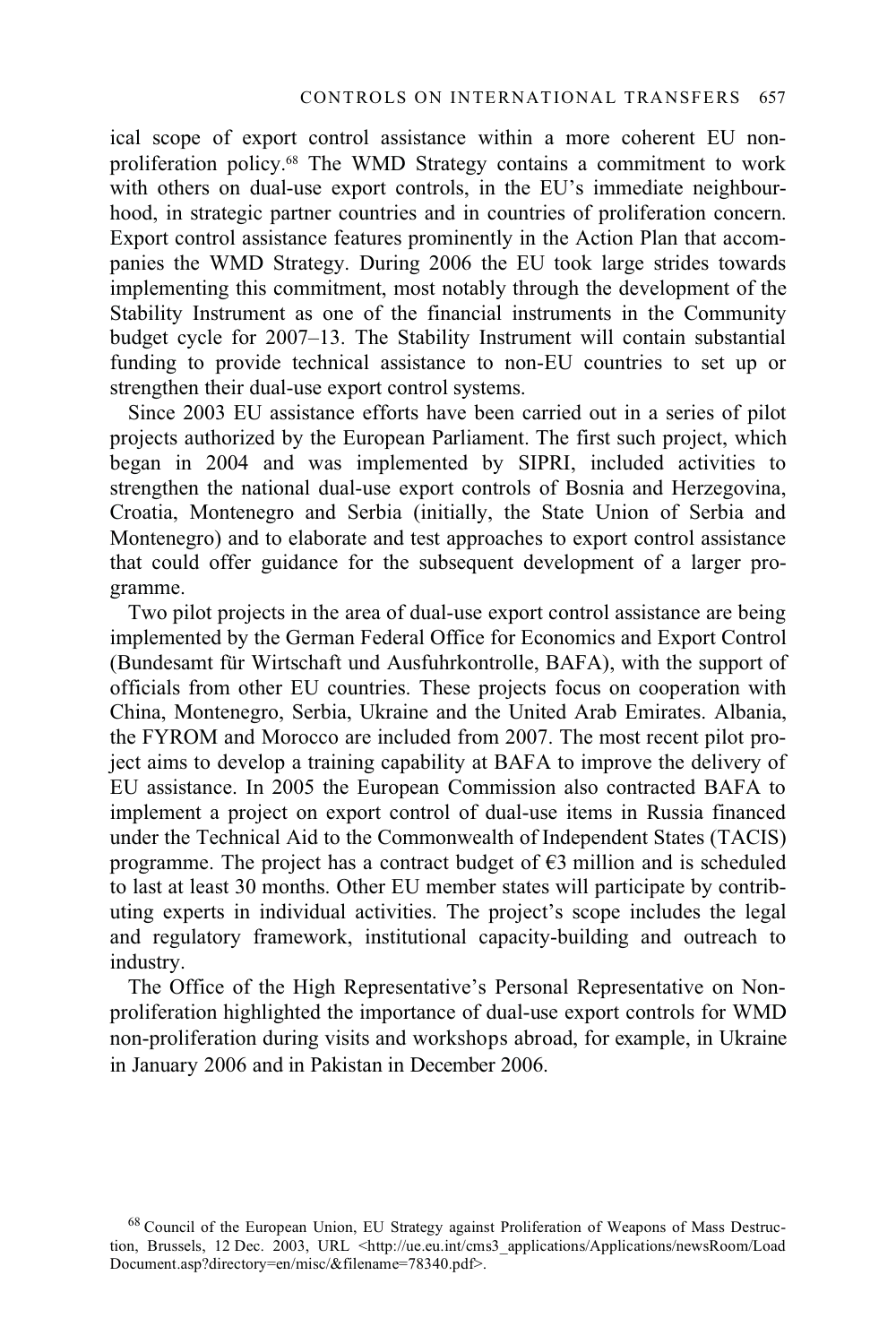# IV. The impact of UN sanctions against North Korea and Iran on export controls

In 2006 the UN Security Council adopted resolutions 1718 and 1737 as part of the effort to address nuclear and missile-related proliferation concerns in North Korea and Iran, respectively. In each case the resolution's targeted and limited measures were integrated into a package of measures including an attempt to conduct a dialogue on nuclear issues with the country concerned and to emphasize the rewards and the potential costs associated with alternative nuclear policies.69 In spite of these efforts, at the end of 2006 Iran and North Korea continued to pursue nuclear programmes that create widespread international concern. While the countries engaged in this dialogue cannot accept the nuclear policies of Iran and North Korea, the use of sanctions has been examined because they offer 'something between words and war'.70 The measures contained in the resolutions are intended to deny particular target groups the economic or material base with which to conduct activities of concern or to impose restrictions and costs directly on those deemed responsible for deciding the policies and programmes of concern.

UN Security Council Resolution 1718 was unanimously adopted on 14 October 2006 after North Korea carried out a nuclear weapon test.<sup>71</sup> It requires UN members to 'prevent the direct or indirect supply, sale or transfer to the DPRK, through their territories or by their nationals, or using their flag vessels or aircraft, and whether or not originating in their territories' of a range of different items. The resolution bans the supplying of major conventional weapons and of items set out in three lists that accompany the resolution, corresponding to the lists adopted by the AG, the MTCR and the NSG.72 It also bans the provision of technical training, advice, services or assistance related to embargoed items. Supplying luxury goods to North Korea is also banned.

Resolution 1718 also states that North Korea 'shall cease the export' of the same items that may no longer be supplied to North Korea and instructs states to 'prohibit the procurement of such items from the DPRK by their nationals, or using their flagged vessels or aircraft, and whether or not originating in the territory of the DPRK'. In order to ensure compliance with these requirements,

 $^{69}$  On the nuclear programmes of Iran and North Korea and the wider approaches to address concerns arising from them see chapter 12 in this volume.

 $70$  This formulation was used by Swedish State Secretary Hans Dahlgren in a presentation to the UN Security Council laying out the recommendations of a study that aimed to facilitate the more precise use of sanctions against threats to peace, while reducing collateral effects. United Nations, '"Stockholm Process" findings—year-long study on targeted sanctions—presented to Security Council', Press release, UN document SC/7672, 25 Feb. 2003, available at 'Minutes from the UNSC discussion', URL <http:// www.smartsanctions.se/>. See also Speier, R. H., Chow, B. G. and Starr, S. R., *Nonproliferation Sanctions*, RAND Monograph Report no. MR-1285-OSD (RAND: Santa Monica, Calif., 2001), URL <http:// www.rand.org/pubs/monograph\_reports/MR1285/>.<br><sup>71</sup> The nuclear weapon test is discussed in appendix 12B in this volume.

 $72$  The items covered are battle tanks, armoured combat vehicles, large calibre artillery systems, combat aircraft, attack helicopters, warships, and missiles or missile systems as defined for the purpose of the UN Register of Conventional Arms, URL <http://disarmament.un.org/cab/register.html>.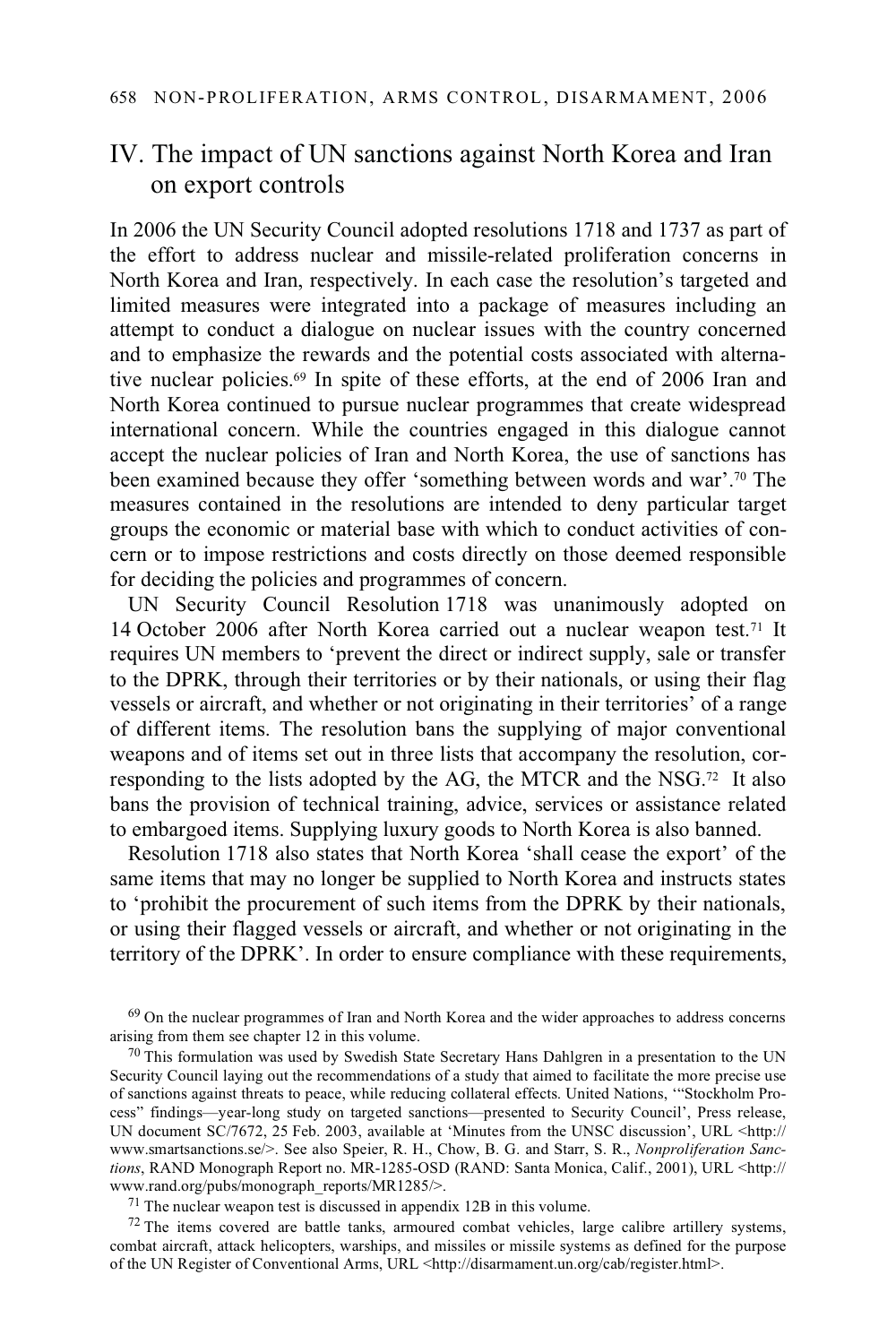states are 'called upon to take, in accordance with their national authorities and legislation, and consistent with international law, cooperative action including through inspection of cargo to and from the DPRK, as necessary'.

The resolution also includes financial and travel sanctions. States are required to freeze funds, other financial assets and economic resources that are owned or controlled, directly or indirectly, by persons or entities that are listed in a document annexed to the resolution. The list contains the names of individuals and entities who are believed to be engaged in or providing support for North Korea's 'nuclear-related, other weapons of mass destruction-related and ballistic missile-related programmes', or 'acting on their behalf or at their direction'. Finally, states are instructed to prevent the 'entry into or transit through their territories' of people who are considered responsible for North Korea's 'nuclear-related, ballistic missile-related and other weapons of mass destruction-related programmes, together with their family members'.

In July 2006 the UN Security Council adopted Resolution 1696 which demanded that Iran 'suspend all enrichment-related and reprocessing activities, including research and development' and stipulated that this full suspension should be verified by the International Atomic Energy Agency (IAEA).73 Resolution 1696 called on all states, 'in accordance with their national legal authorities and legislation and consistent with international law, to exercise vigilance and prevent the transfer of any items, materials, goods and technology that could contribute to Iran's enrichment-related and reprocessing activities and ballistic missile programmes'. The resolution did not prohibit nuclear or nuclear-related dual-use transfers to Iran but requested the Director General of the IAEA to report on whether Iran had established 'full and sustained suspension' of proliferation-sensitive activities. The Security Council made it clear that, if Iran did not comply with Resolution 1696, then 'appropriate measures' would subsequently be adopted 'to persuade Iran to comply with this resolution and the requirements of the IAEA'.74

In two subsequent reports the IAEA Director General stated that Iran had not established full and sustained suspension of all enrichment-related and reprocessing activities as set out in Resolution 1696.75 In the light of these reports the UN Security Council passed Resolution 1737 on 23 December 2006, specifying and bringing into effect the 'appropriate measures' referred to in Resolution 1696.76 Resolution 1737 bans states from supplying Iran with items that could contribute to enrichment-related, reprocessing or heavy waterrelated activities or to the development of nuclear weapon delivery systems. This embargo includes technical support that could assist banned activities. The resolution requires states to examine the activities of Iranian nationals

73 UN Security Council Resolution 1696, 31 July 2006.

74 UN Security Council Resolution 1696 (note 73).

76 UN Security Council Resolution 1737 (note 3).

<sup>75</sup> International Atomic Energy Agency (IAEA), 'Implementation of the NPT safeguards agreement in the Islamic Republic of Iran', document GOV/2006/53, Vienna, 31 Aug. 2006; and IAEA, 'Implementation of the NPT safeguards agreement in the Islamic Republic of Iran', document GOV/2006/64, Vienna, 14 Nov. 2006. Both are available on the IAEA's website at URL <http://www.iaea.org/ Publications/Documents/>.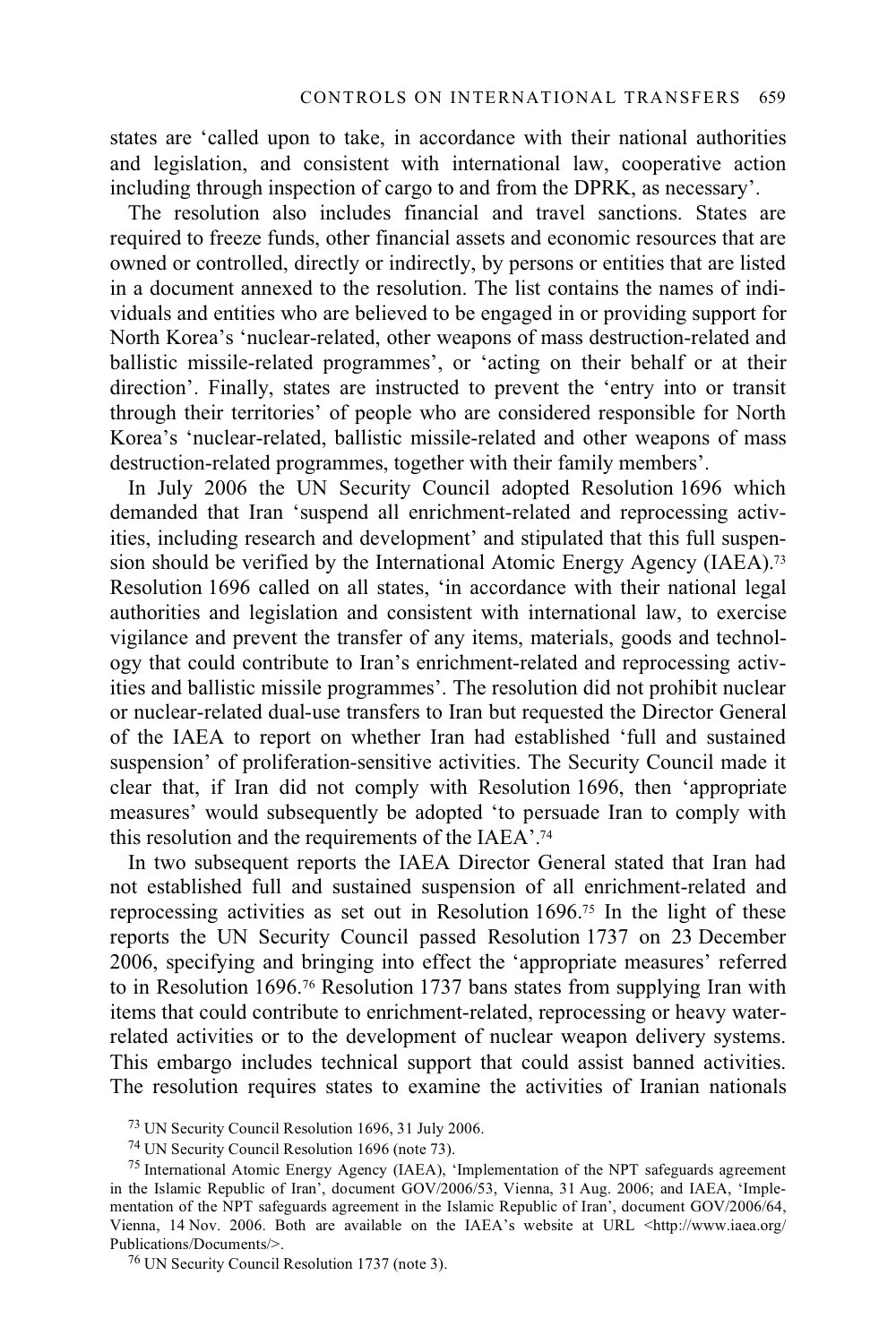who are resident in their countries and receiving technical education to minimize the risk that these people may acquire proliferation-sensitive knowledge.

The items that are banned for transfer to Iran are not the same as those that are banned for supply to North Korea. The lists applied in the case of Iran are derived from those of the MTCR and the NSG, but the resolution exempts items needed to complete the Iran–Russia project to build a light-water reactor at Bushehr. Under the terms of the resolution Iran is prohibited from exporting any items listed in two documents that conform to the MTCR and the NSG control lists, and states are also banned from importing these items from Iran.

The resolution includes targeted financial sanctions. States should freeze the financial assets of companies, organizations and individuals involved in Iran's nuclear and ballistic missile programmes and an annex to the resolution contains lists of the people and entities subject to these provisions. The resolution does not contain travel sanctions of the kind imposed on North Korea, but states are required to report the movement of designated individuals to the UN Security Council.

## **The export control implications of UN Security Council resolutions 1718 and 1737**

Prior to the adoption of UN Security Council resolutions 1718 and 1737 North Korea and Iran were both subject to certain export restrictions because of their non-compliance with IAEA safeguards. However, the resolutions extend the restrictions to a wider range of items and increase the number of states obliged to implement them.

After April 1993, when the IAEA Board of Governors concluded that North Korea was in non-compliance with its safeguards agreement, the NSG participating states should have denied authorization for transfers of controlled items to North Korea in line with NSG guidelines. The NSG states should have applied the guidelines in a similarly restrictive manner with regard to Iran after September 2004, when the Board of Governors found that Iran was non-compliant with its safeguards agreement. Whereas the NSG guidelines are binding on the NSG participating states and some non-participating states that have made a voluntary decision to respect them, the Security Council resolutions of 2006 extend these restrictions to all states. Subsequent to Security Council resolutions 1781 and 1737, the EU adopted Common Positions concerning restrictive measures against both North Korea and Iran. The Common Positions describe how the UN decisions will be implemented by the EU through national laws in member states and under EU law, as appropriate.77

All parties to the 1968 Treaty on the Non-proliferation of Nuclear Weapons (Non-Proliferation Treaty, NPT)—that is, all states except India, Israel, North

<sup>77 &#</sup>x27;Council Common Position 2006/795/CFSP of 20 November 2006 concerning restrictive measures against the Democratic People's Republic of Korea', *Official Journal of the European Union*, L322 (22 Nov. 2006), pp. 32–35; and 'Council Common Position 2007/140/CFSP of 27 February 2007 concerning restrictive measures against Iran', *Official Journal of the European Union*, L61 (28 Feb. 2007), pp. 49–55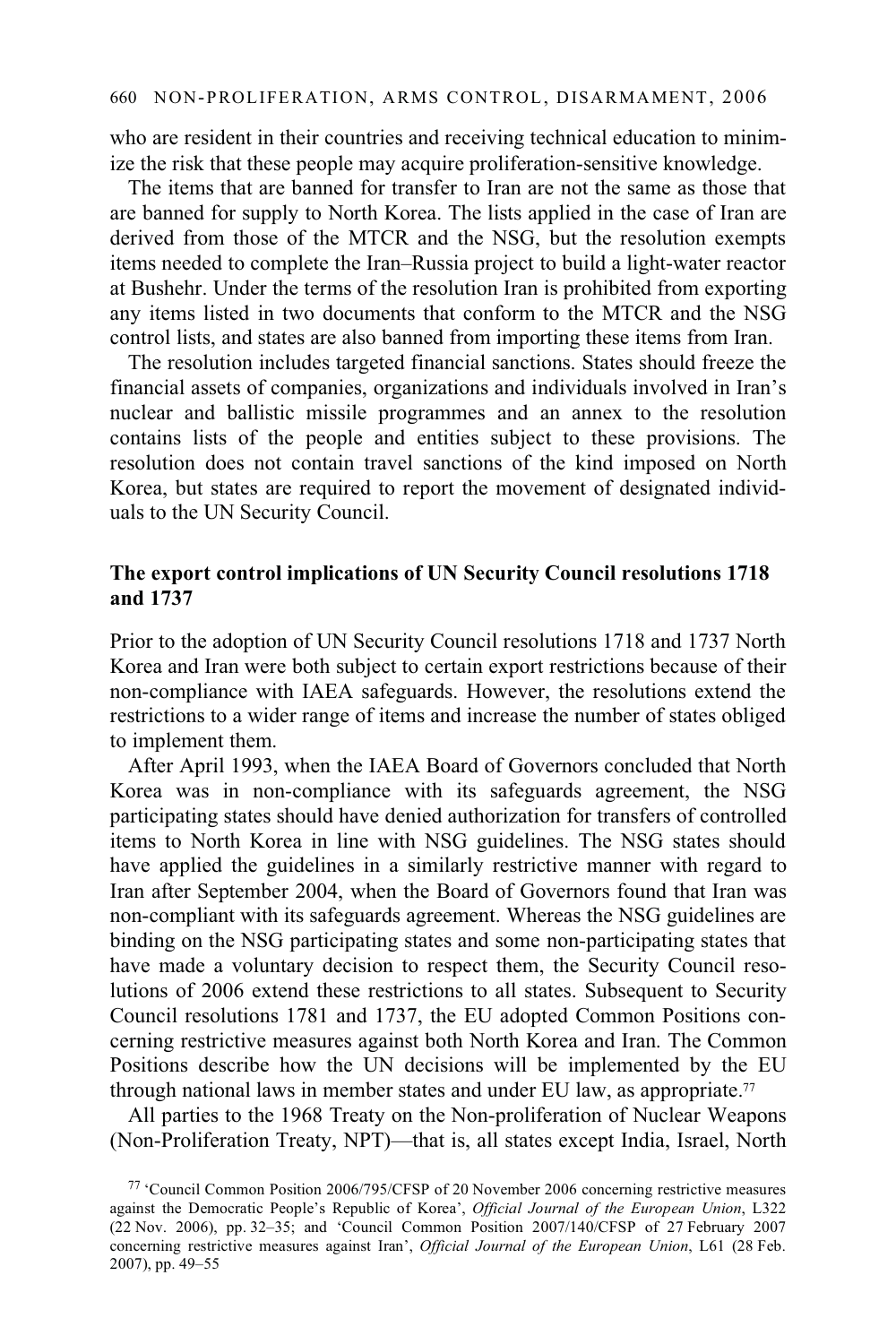Korea and Pakistan—are bound by the undertaking in the NPT's Article III.2 not to provide source or special fissionable material, or equipment or material especially designed or prepared for the processing, use or production of special fissionable material, to any non-nuclear-weapon state for peaceful purposes, unless the source or special fissionable material 'shall be subject' to safeguards. The range of items that falls under the scope of this commitment is not specified in the NPT, but it is narrower than the contents of the lists linked to resolutions 1718 and 1737.

While the UN Security Council lacks the technical capacity to develop lists for sanctions purposes, one of the main tasks of the multilateral export control regimes has been to compile and update lists of items that should be subject to authorization prior to export. The lists that form critical elements of the sanctions imposed by the Security Council are closely modelled on the control lists developed in the regimes.78 In order to prevent gaps emerging between the coverage of the national export control laws of important suppliers and the items to which UN Security Council resolutions apply, there should be regular updates of the UN lists in line with the changes agreed in multilateral export control regimes. In this way a valuable technical resource can be put at the disposal of the United Nations.

Unlike some previous sanctions resolutions that have a 'sunset clause', establishing a period of application, resolutions 1718 and 1737 are of unlimited duration. In each case, whether and when sanctions are lifted depend on a judgement by the Security Council about compliance with the terms of the resolution. Both resolutions anticipate that sanctions may be suspended or (partly or fully) lifted in case of compliance but also envisage the adoption of further measures in the event of non-compliance.

The implementation of Resolution 1737 is potentially complicated. Iran has important nuclear cooperation agreements with Russia, and the Russian representative to the UN has pointed out that the restrictions introduced by the Security Council only apply to the areas that are a cause for the IAEA's concern.79 Cooperation with Iran in other areas should be subject to national authorization and control but should not be subject to additional restrictive measures imposed by the UN. Thus, Resolution 1737 exempts certain categories of items from the embargo and establishes the functional equivalent of an export licensing mechanism for others.

 $^{78}$  The list contained in UN document S/2006/814 conforms with the NSG control lists; the list in UN document S/2006/815 conforms with the MTCR equipment and technology annex; and the list in UN document S/2006/853.Corr.1 conforms with the Australia Group lists. See UN, Letter dated 13 October 2006 from the Permanent Representative of France to the United Nations addressed to the President of the Security Council, UN documents S/2006/814 and S/2006/815, 13 Oct. 2006; and UN, Letter dated 1 November 2006 from the Chairman of the Security Council Committee established pursuant to resolution 1718 (2006) concerning the Democratic People's Republic of Korea addressed to the President of the Security Council, UN document S/2006/853/Corr.1, 14 Nov. 2006.

<sup>&</sup>lt;sup>79</sup> United Nations, 'Security Council imposes sanctions on Iran for failure to halt uranium enrichment, unanimously adopting Resolution 1737 (2006)', UN Security Council document SC/8928, 23 Dec. 2006, URL <http://www.un.org/News/Press/docs/2006/sc8928.doc.htm>.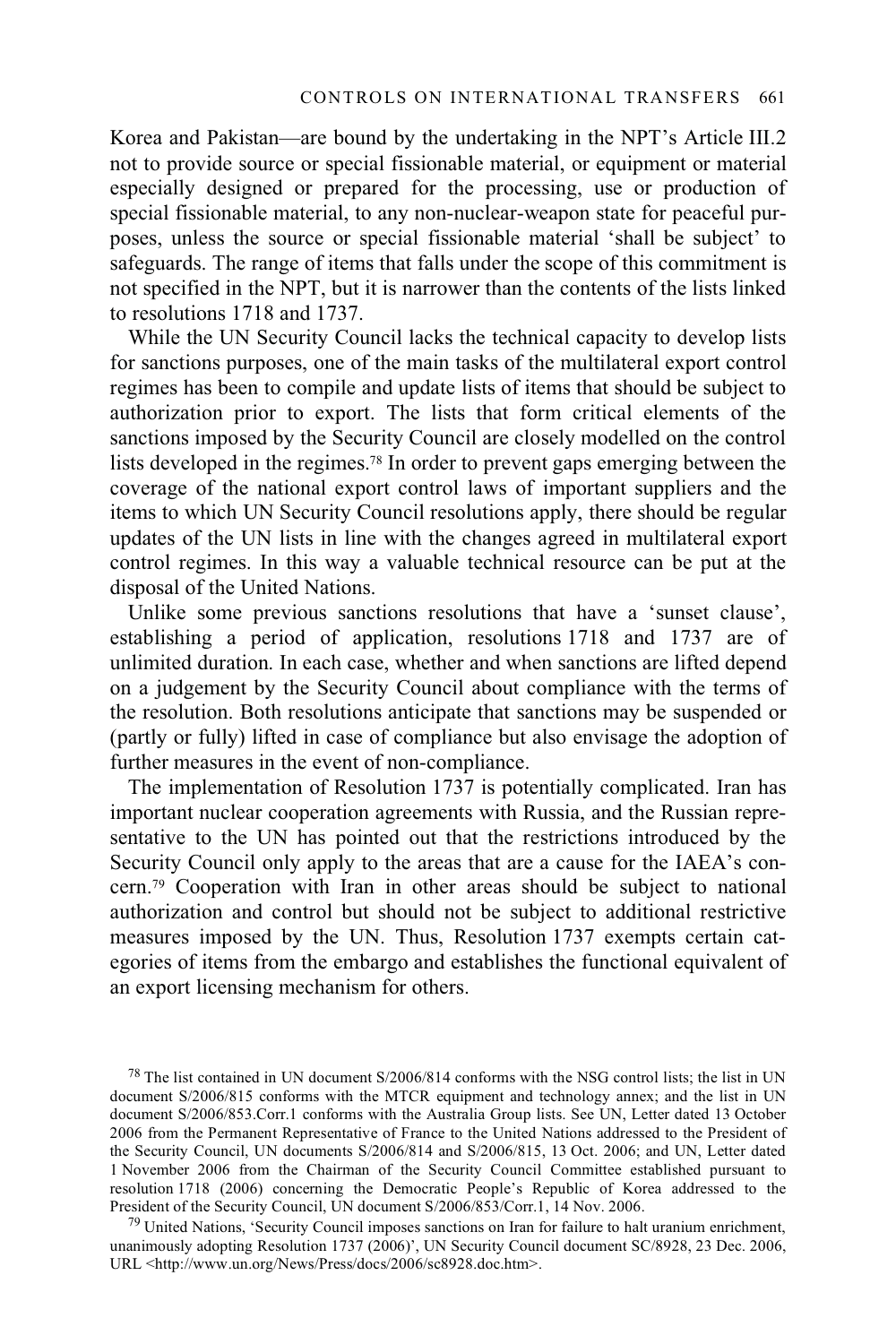The Security Council's Resolution 1737 committee, comprising all Security Council members, is responsible for overseeing implementation of the UN sanctions. In certain cases controlled items may be transferred if the committee 'determines in advance and on a case-by-case basis that such supply, sale, transfer or provision of such items or assistance would clearly not contribute to the development of Iran's technologies in support of its proliferation sensitive nuclear activities and of development of nuclear weapon delivery systems'. In such a situation the state applying for permission is required to show that appropriate end-user guarantees are included in the contract. Iran is also required to provide a statement of end-use, pledging not to use the specified items in proliferation-sensitive nuclear activities or for the development of nuclear weapon delivery systems.

In order to give their informed consent as part of this licensing process the countries that serve on the Security Council will have to depend on support from their national export control systems, as the UN itself has little or no relevant expertise that can underpin specific decisions. The determination that a transfer does not pose an unacceptable proliferation risk would normally involve assessing the programme of the importing countries and the characteristics of the end-user (including ownership and management structures, its past and current operations and activities, and any record of involvement in activities of concern). The assessment would also involve a technical element to judge whether the specifications and the quantity of the items to be transferred are consistent with the stated end-use. Finally, the assessment would examine the national laws and procedures of the importing country to evaluate whether the assurances against unauthorized re-export are sufficient.

Resolutions 1718 and 1737 ban the export of listed items and open the way for cooperative enforcement action, including through the inspection of cargo that enters or leaves North Korea and Iran. As discussed above, the approach that China has adopted to the PSI has been strongly influenced by the direct link that North Korea has made between the PSI and participation in dialogue in the framework of the Six-Party Talks. North Korea's actions, not for the first time, have placed China in a difficult position. China felt compelled to support the resolution condemning the North Korean nuclear test, but in a statement immediately after the adoption of Resolution 1718 Wang Guangya, the Chinese ambassador to the United Nations, said that China did not approve of the practice of inspecting cargo to and from North Korea although this is specifically authorized in the resolution. The inspection of cargoes leaving North Korea could be a potential 'flashpoint'. The ambassador emphasized that China 'strongly urged the countries concerned to adopt a prudent and responsible attitude in that regard' and asked them to 'refrain from taking any provocative steps that could intensify the tension'.80

<sup>80</sup> United Nations, 'Security Council condemns nuclear test by Democratic People's Republic of Korea, unanimously adopting Resolution 1718', UN Security Council document SC/8853, 14 Oct. 2006, URL <http://www.un.org/News/Press/docs/2006/sc8853.doc.htm>.